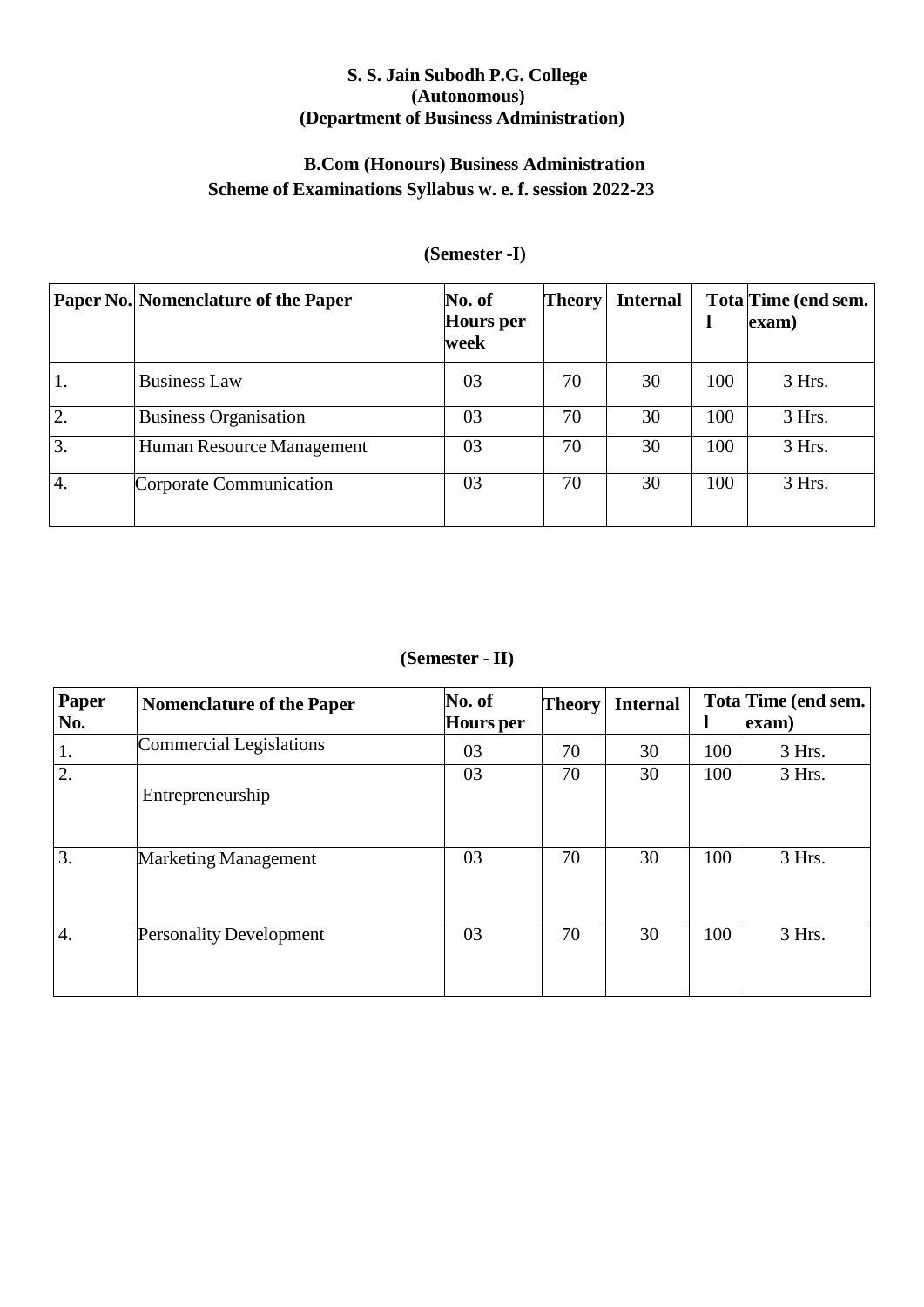# **(Semester-III)**

|                  | Paper No. Nomenclature of the Paper    | No. of<br><b>Hours</b> per | <b>Theory</b> | <b>Internal</b> |     | Tota Time (end sem.<br>exam) |
|------------------|----------------------------------------|----------------------------|---------------|-----------------|-----|------------------------------|
| 1.               | Company Law                            | 03                         | 70            | 30              | 100 | 3 Hrs.                       |
| $\overline{2}$ . | Principles of Management and Practices | 03                         | 70            | 30              | 100 | 3 Hrs.                       |
| 3.               | Organisational Theory and Practices    | 03                         | 70            | 30              | 100 | 3 Hrs.                       |
| $\overline{4}$ . | Ethics, Governance and Sustainability  | 03                         | 70            | 30              | 100 | 3 Hrs.                       |

# **(Semester - IV)**

| Paper<br>No. | <b>Nomenclature of the Paper</b>        | No. of<br><b>Hours</b> per<br>week | <b>Theor</b> | <b>Internal</b> |     | <b>Tota</b> Time (end<br>sem. exam) |
|--------------|-----------------------------------------|------------------------------------|--------------|-----------------|-----|-------------------------------------|
| 1.           | <b>Secretarial Practices</b>            | 03                                 | 70           | 30              | 100 | 3 Hrs.                              |
| 2.           | <b>Business Environment</b>             | 03                                 | 70           | 30              | 100 | 3 Hrs.                              |
| 3.           | Sales Promotion and Sales Management    | 03                                 | 70           | 30              | 100 | $3$ Hrs.                            |
| 4.           | <b>Business and Finance Environment</b> | 03                                 | 70           | 30              | 100 | 3 Hrs.                              |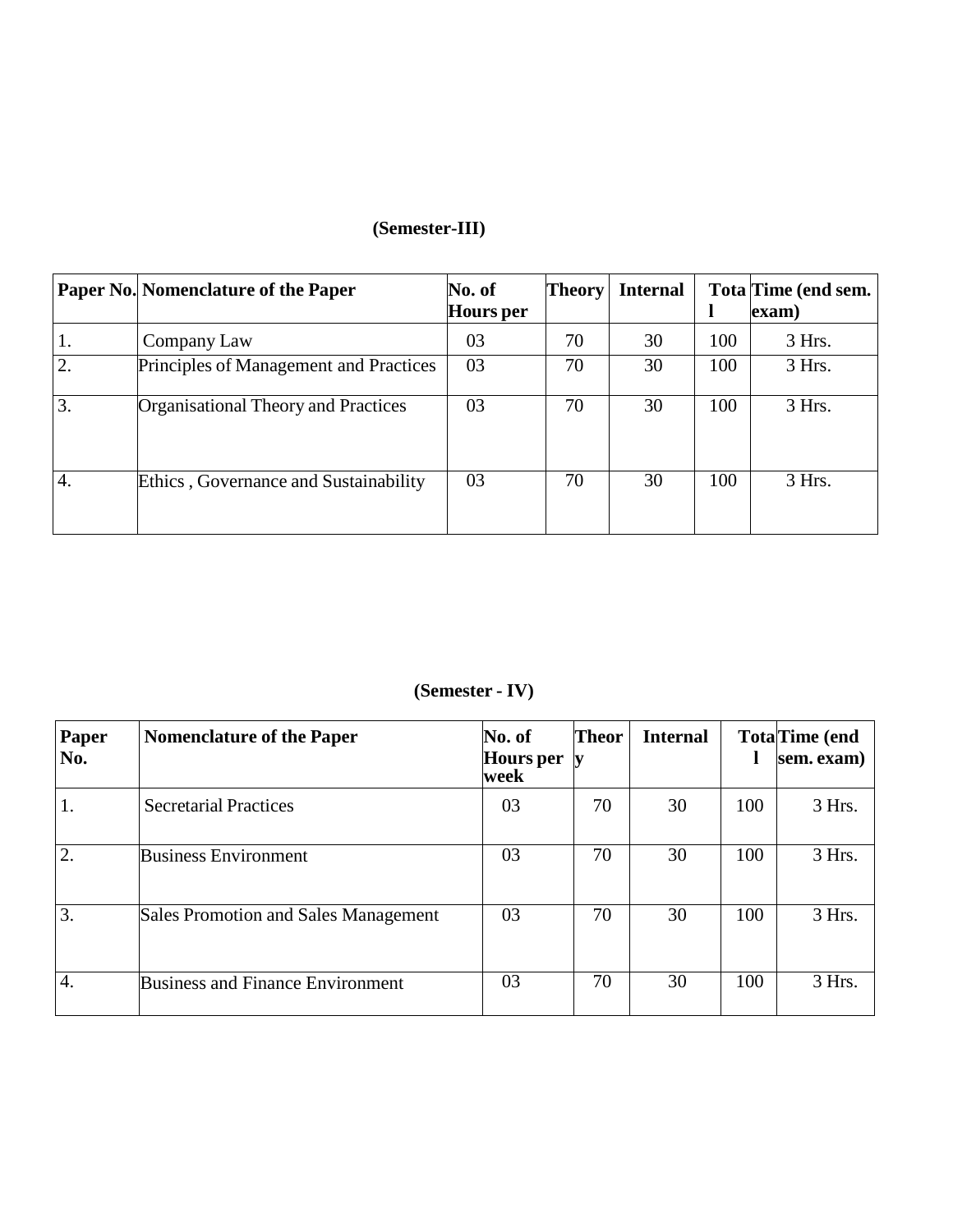# **(Semester -V)**

| Paper<br>No.     | <b>Nomenclature of the Paper</b>      | No. of<br><b>Hours</b> per | <b>Theory</b> | <b>Internal</b> |     | Tota Time (end sem.<br>exam) |
|------------------|---------------------------------------|----------------------------|---------------|-----------------|-----|------------------------------|
| 1.               | Labour Legislation                    | 03                         | 70            | 30              | 100 | 3 Hrs.                       |
| $\overline{2}$ . | E-Commerce                            | 03                         | 70            | 30              | 100 | 3 Hrs.                       |
| 3.               | Organisational Change and Development | 03                         | 70            | 30              | 100 | 3 Hrs.                       |
| $\overline{4}$ . | <b>Research Methodology</b>           | 03                         | 70            | 30              | 100 | 3 Hrs.                       |

# **(Semester - VI)**

| Paper No.        | <b>Nomenclature of the Paper</b>                      | No. of<br><b>Hours</b> per | <b>Theory Intern Total</b> | al |     | Time (end<br>sem. exam) |
|------------------|-------------------------------------------------------|----------------------------|----------------------------|----|-----|-------------------------|
| 1.               | <b>Industrial Law</b>                                 | 03                         | 70                         | 30 | 100 | 3 Hrs.                  |
| 2.               | Production and Material Management                    | 03                         | 70                         | 30 | 100 | 3 Hrs.                  |
| 3.               | Marketing communication and Advertising<br>Management | 03                         | 70                         | 30 | 100 | 3 Hrs.                  |
| $\overline{4}$ . | Group Project and Presentation (Practical)            |                            | 50                         | 50 | 100 |                         |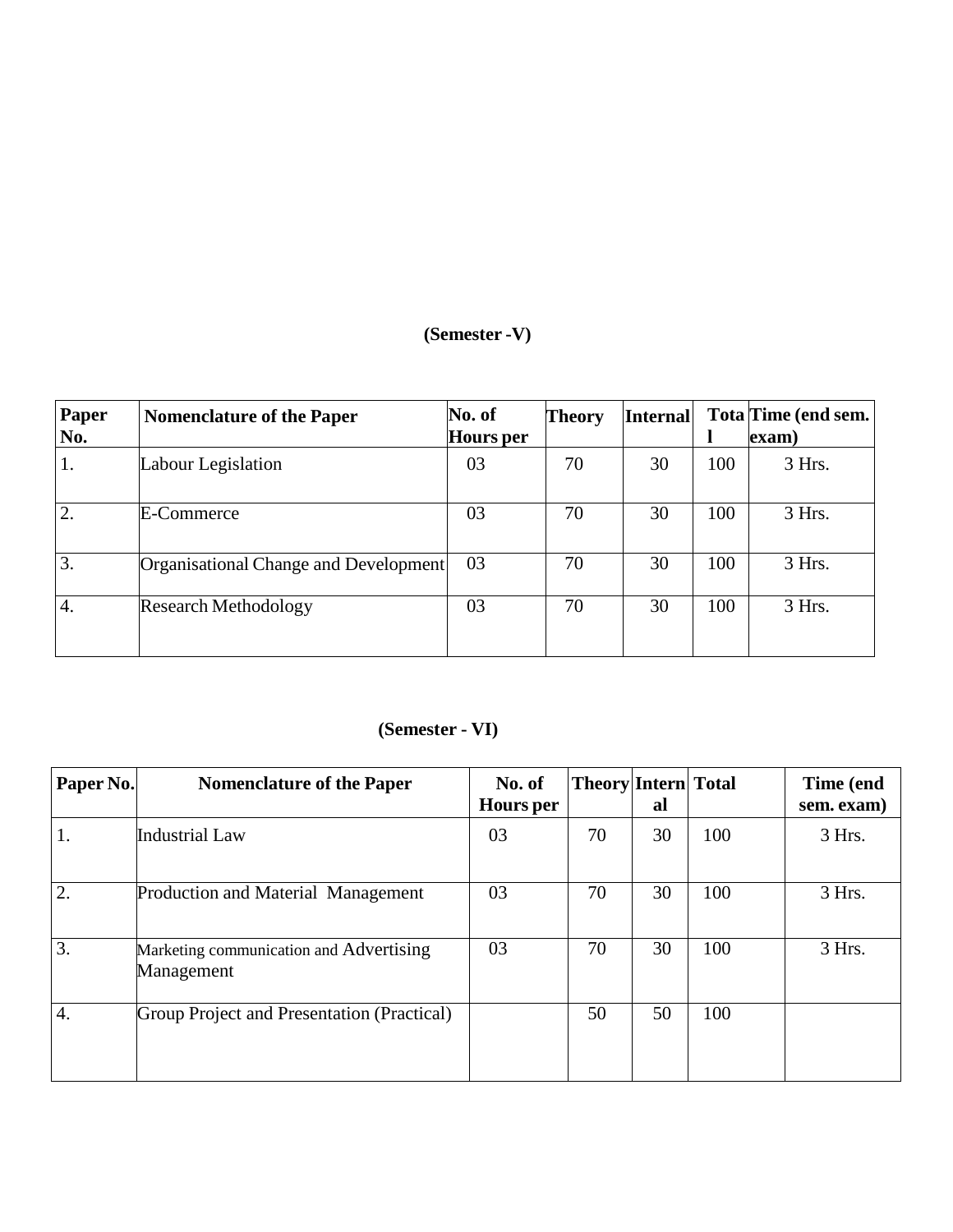## **S. S. Jain Subodh P.G. College (Autonomous) (Department of Business Administration)**

# **B.Com (Honours) Business Administration**

# **Examination Question Paper Pattern for all semester Exams Attempt all questions**

| $\mathbf I$ | 10 Questions (very short answer questions)                     | 10 * 1 Mark      | $-10$  |
|-------------|----------------------------------------------------------------|------------------|--------|
| П           | 5 Questions (short answer questions)                           | 5 * 3 Marks      | $-15$  |
| Ш           | 3 Questions (1 question from each unit with<br>internal choice | $3 * 15$ Marks - | -45    |
|             | Total of End Sem. Exam                                         |                  | $-70$  |
|             | Internal Assessment                                            |                  | $-30$  |
|             | <b>Maximum Marks</b>                                           |                  | $-100$ |
|             | Minimum Marks                                                  |                  | - 40   |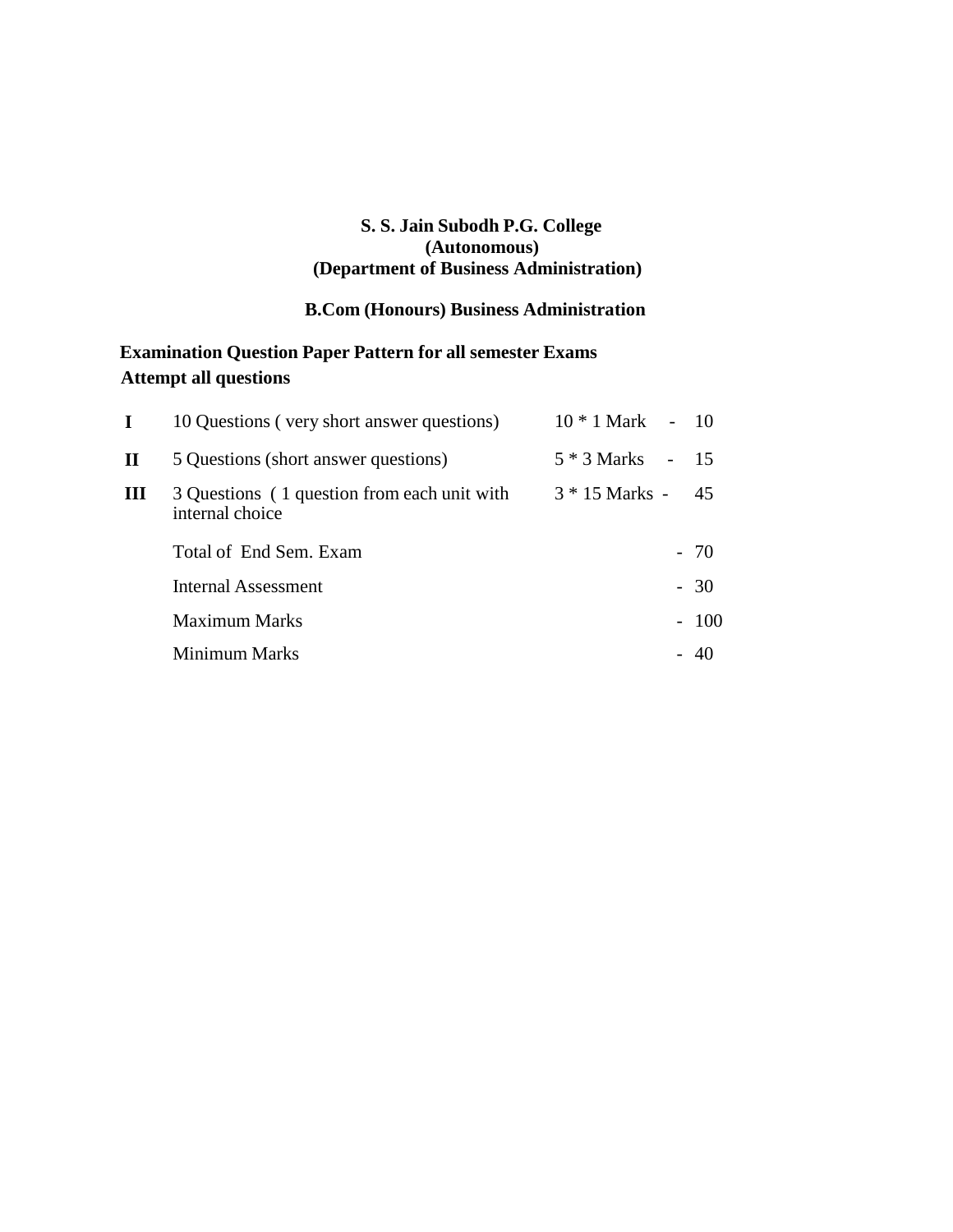# **Bachlor of Commerce(Honors)** D**epartment of Business Administration**

# **Semester I Paper I Business Law**

|        | <b>Theory Marks:</b>   | 70         |
|--------|------------------------|------------|
|        | <b>Internal Marks:</b> | <u>30</u>  |
| -- . - |                        | <b>100</b> |

### **Unit- I**

The Indian Contract Act 1872: Introduction, Contract: Nature and Kinds of Contracts, Offer and Acceptance, Consideration, Capacity to Parties to Contract, Free Consent, Legality of Object and Consideration, Void Agreements, Performance of Contract

## **Unit- II**

Discharge of Contracts, Remedies for Breach of Contracts, Indemnity and Guarantee, Contract of Bailment and Pledge, Termination of Bailment, Rights and Duties of Pawnor and Pawnee, Contract of Agency: Rights and Duties of Agent and Principal, Agent, Creation and Termination of Agency.

## **Unit- III**

The Sale of Goods Act, 1930: Contract of Sale of Goods, Conditions and Warranties, Transfer of Property, Performance of Contract of Sale, Rights of Unpaid Seller, Doctrine of Caveat Emptor, Remedies for Breach of Contract.

## **Suggested Readings:**

- 1. Arora Sushma, Business Laws, Taxmann Publication Private Limited, New Delhi
- 1. Kuchhal M.C., Business Laws, Sultan Chand & Company, New Delhi.
- 2. Kapoor N.D., Mercantile Law, Sultan Chand & Company, New Delhi.
- 3. Nolakha R.L., Business Law, Ramesh Book Depot, Jaipur.
- 4. Sharma, Arya, Gupta, Business Law, Ajmera Book Company, Jaipur.
- 5. नौलखा आर.एल., व्यापारिक सन्नियम, रमेश बुक डिपो, जयपूर
- 6. सिंहल जे.पी., व्यापारिक एवं औद्योगिक विधि, अजमेरा बुक डिपो, जयपूर
- 7. शर्मा, आर्य, शर्मा, व्यापारिक विधि, अजमेरा बुक कम्पनी, जयपुर

**Time: 3 Hours**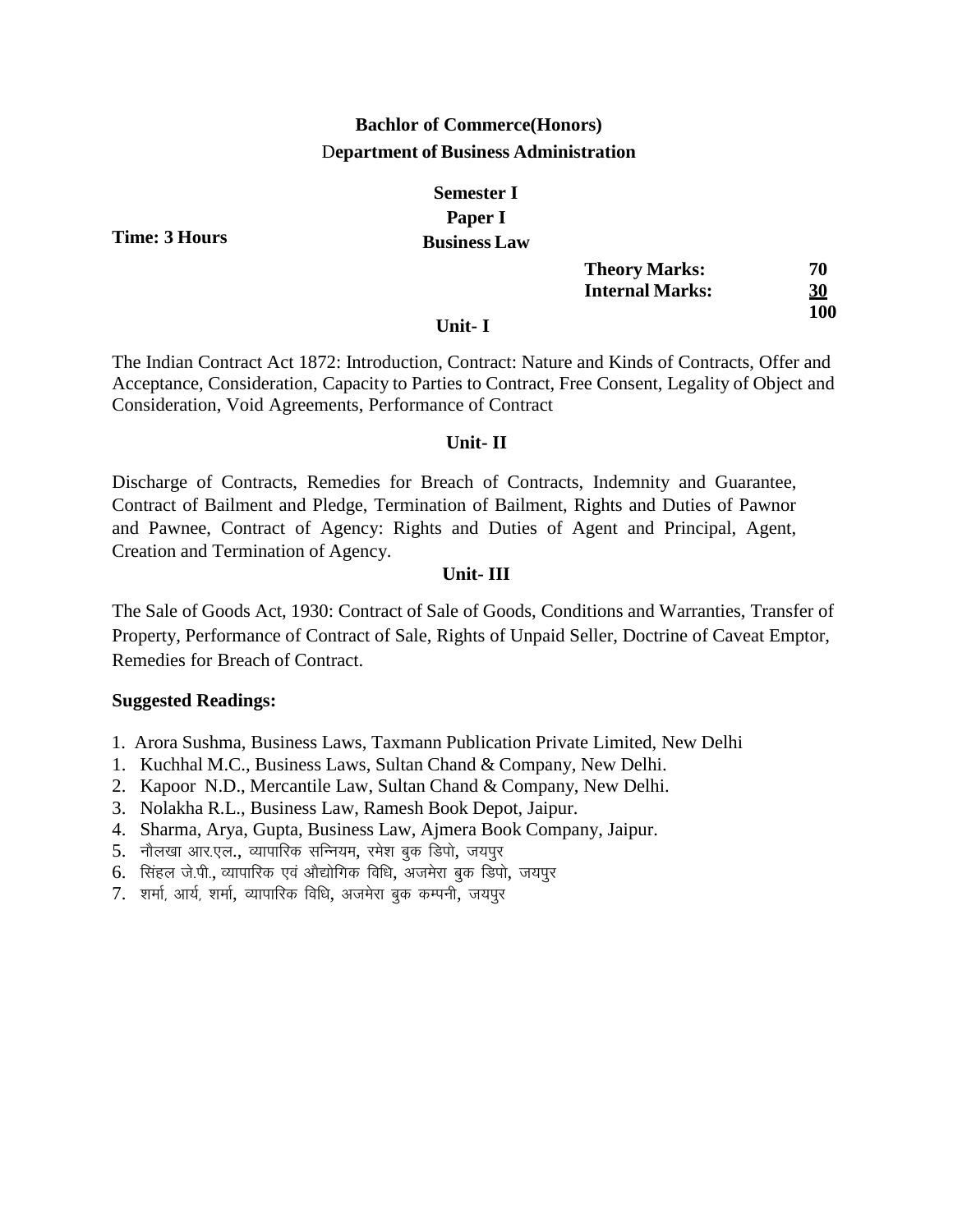#### **Bachelor of Commerce (Honours)**

#### **Department of Business Administration**

#### **Semester I**

## **Paper II**

#### **Business Organization**

**Time: 3 Hours**

**Theory Marks: 70 Internal Marks: 30 100**

#### **Unit-I**

Business: Concept, Nature and Scope, Business organisation, characteristics, importance, suggestions, steps for establishing business organisation, Difference between Industry, Trade and Commerce. Forms of Ownership: Sole Proprietorship, Partnership, Company, Co-operative Society: Features, Merits, Demerits and Suitability.

#### **Unit-II**

Business Combinations: Concept, Objectives and Types, Advantages & Disadvantages, motivating factors behind combination moments, Corporate Social Responsibility: Concept, Principles and Responsibility towards different interest groups.

## **Unit –III**

Economic liberalisation policy and its implications, implications of globalisation policy on business. Concept of welfare state, government assistance to industry, industrial policy, industrial democracy

- 1. Gupta, C.B.; Modern Business Organization, Mayoor Paper Works, 2001.
- 2. Chabra, T.N.-"Business Organization", Dhanpat Rai & Sons.
- 3. Robert; Modern Business Administration, McMillan India, 1999.
- 4. Basu, C. R.; Business Organization and Management, Tata McGraw Hill, Publishing House, New Delhi, 1998.
- 5. Vasishth, Neeru, Business Organization, Taxmann, New Delhi
- 6. Talloo, Thelman J. Business Organizational and Management, TMH, New Delhi
- 7. Tulsian, P.C., Business Organization, Pearson Education, New Delhi
- 8. Sharma, Y., Singh, S.: Technology Driven Skill Development for India's Growth, Bharti Publications.2017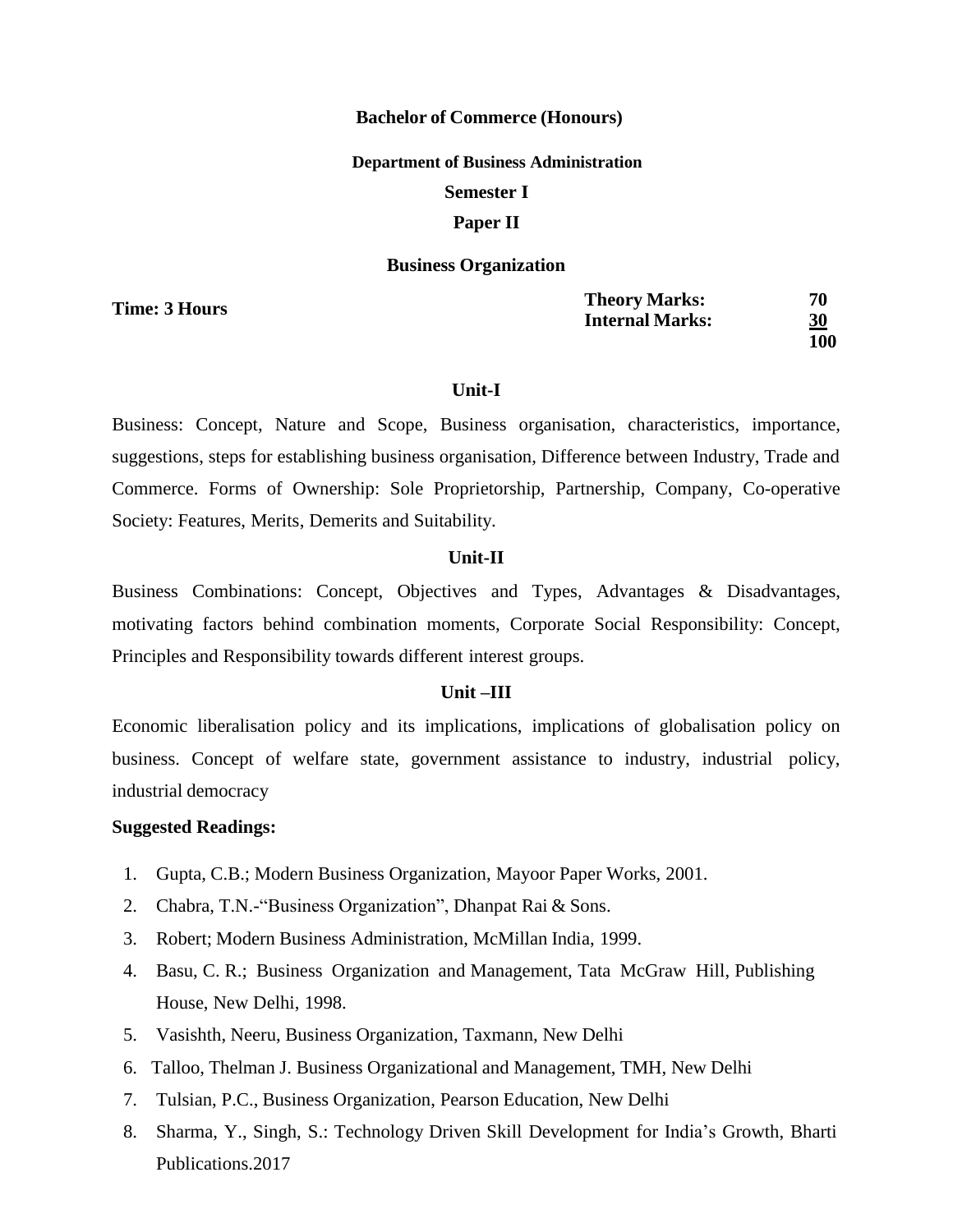# **Bachelor of Commerce (Honours) Business Administration Department of Business Administration**

**Time: 3 Hours** 

## **Semester I** Paper III Human Resource Management

| <b>Theory Marks:</b>   | 70        |
|------------------------|-----------|
| <b>Internal Marks:</b> | <u>30</u> |
|                        | 100       |

#### **Course Contents**

#### **Unit I**

Human Resource Management: Meaning, Nature, Scope, Objectives, Importance, Problems, Role of HR Manager, Job Analysis: Purpose, Steps, Techniques, Job Description, Purpose, Contents, Preparation and Characteristics of Good Job Description Human Resource Planning: Features, Objectives, Process, Limitations

#### **Unit II**

Recruitment: Importance, Sources, Process, Types and Techniques, Factors affecting Recruitment, Selection: Factors affecting Selection, Selection Policy, Steps and Techniques, Placement and Induction of Employees. Training: Need, Importance, Process, Methods, Difference between Training and Development

#### **Unit III**

Performance Appraisal: Types, Need, Methods and Steps, Compensation: Concept, components, Monetary and Non Monetary Rewards, Discipline: Concept, Causes of Indiscipline, Types of Discipline, Disciplinary Measures Grievance Handling: Concept, Need, Causes, Grievance Handling Procedure

- 1.JeffreyA.Mello,StrategicHumanResourceManagement,SouthWesternPublication, U.S.A.,Mason.
- 2.Handblin, A.C., Evaluation and Control of Training, McGraw Hills, Universityof Michigan.
- 3.Aswathappa,K.,HumanResourceManagement,McGrawHills,Universityof Michigan.
- 4.Sudha, G.S., Human Resource Management, RBD,Jaipur.
- 5.Mehta, A. & Upadhayay Payal, Human Resource Management, RBD,Jaipur.
- 6.SubbaRao,P.,EssentialsofHumanResourceManagementandIndustrialRelations,Konark Publishers, NewDelhi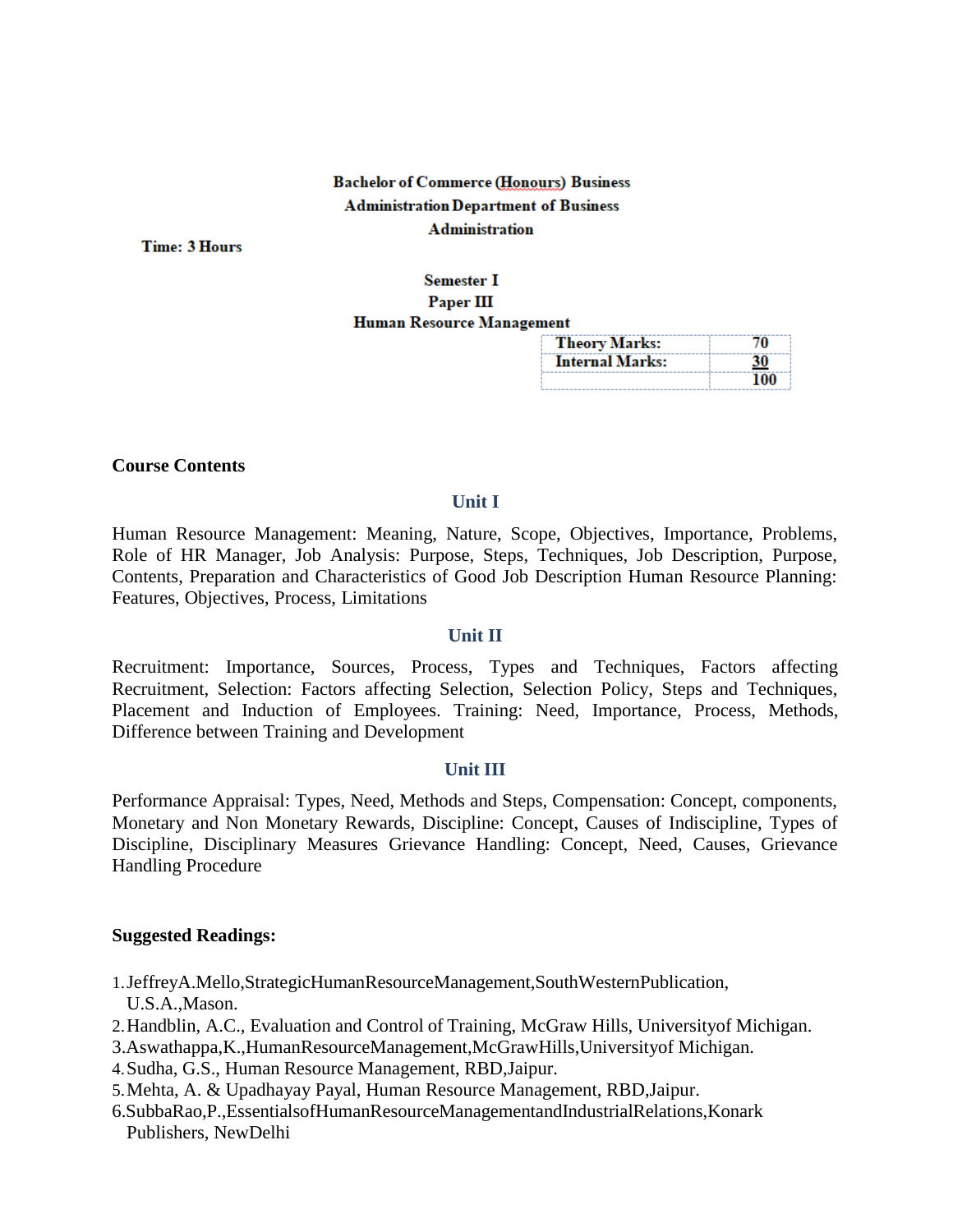## **Bachelor of Commerce (Honours) Business Administration Department of Business Administration Semester I Paper IV**

#### **Corporate Communication**

**Time: 3 Hours**

| <b>Theory Marks:</b>   | 70         |
|------------------------|------------|
| <b>Internal Marks:</b> | 30         |
|                        | <b>100</b> |

#### **Course Contents**

#### **Unit I**

Communication: Meaning, Nature, Importance, Objectives; Process of Communication, Media of Communication, 7 C's of Communication, Types of Communication, Barriers of Communication, Overcoming Barriers

### **Unit II**

Public Speaking, Seminar, Presentation, Interview, Group Discussion, Speech, Meetings

## **Unit III**

Business Letters:, Layout, Kinds, Report Writing: Format, Types of Report, Application for Employment, Resume Writing: Preparing the Resume, Do's & Don'ts of Resume.

- 1. Chaturvedi & Chaturvedi, Business Communication, Pearson Education, Delhi
- 2. Mathew, M.J, Business Communication, RBSA Publication, Jaipur
- 3. Diwan, Parag, Communication Management, Deep Publication Pvt. Ltd, Delhi
- 4. Pandey, H.S. & Pareek, Neelima, Business Communication, RBD Publication, Jaipur
- 5. Rajendra Pal and J.S. Korhali, Essentials of Business Communication, Sultan Chand & Sons, New Delhi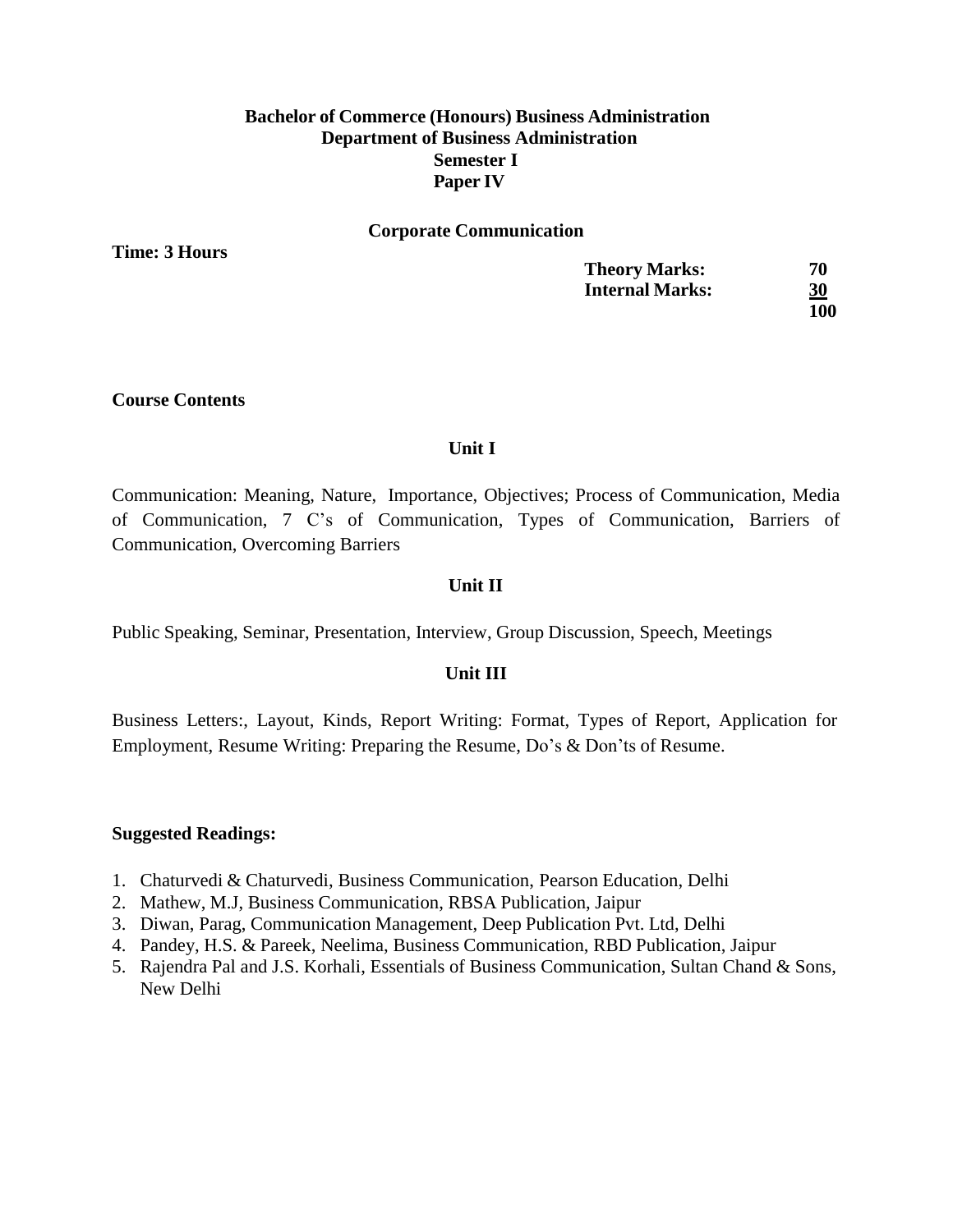## **Bachelor of Commerce (Honours) Business Administration Department of Business Administration Semester II Paper I Commercial Legislations**

**Time: 3 Hours**

|        | <b>Theory Marks:</b>   | 70        |
|--------|------------------------|-----------|
|        | <b>Internal Marks:</b> | <u>30</u> |
| Unit I |                        | 100       |

Indian Partnership Act: Nature of Partnership Firm, Test of Partnership, Duties and Rights of Partners, Relations of Partners to Third Parties, Position of Minor in Partnership, Reconstitution of a Partnership Firm, Registration of Firm, Dissolution of Firm: Modes and Consequences of Dissolution of Firm.

### **Unit II**

Limited Liability Partnership Act, 2008: Introduction, Need, Object, Salient features of LLP, Designated Partners, Incorporation of LLP, Foreign LLP, Conversion of Partnership Firm/ Private Company/ Unlisted Public Company into LLP, Difference between General Partnership & LLP, Merits -Demerits of LLP, Winding up of LLP.

## **Unit III**

Consumer Protection Act, 2019: Need for the new Act, Significance of the Act, Rights of the Consumers, Salient Features of the Consumer Protection Act, Central Consumer Protection Authority, Consumer Disputes Redressal Commission, E- filing of Complaints, Grievance Handling Mechanism.

- 1. Arora Sushma and Raman Arora, Cyber Crime & Laws, Taxmann Publication Private Limited, New Delhi
- 2. Arora Sushma, Business Laws, Taxmann Publication Private Limited, New Delhi
- 3. Kuchhal M.C., Business Laws, Sultan Chand & Company, New Delhi.
- 4. Kapoor N.D., Mercantile Law, Sultan Chand & Company, New Delhi.
- 5. Nolakha R.L., Business Law, Ramesh Book Depot, Jaipur.
- 6. Sharma, Arya, Gupta, Business Law, Ajmera Book Company, Jaipur.
- 7. नौलखा आर.एल., व्यापारिक सन्नियम, रमेश बुक डिपो, जयपुर।
- 8. सिंहल जे.पी-,व्यापारिक एवं ओद्योगिक विधि, अजमेरा बुक कम्पनी, जयपुर।
- 9. शर्मा, आर्य, शर्मा, व्यापारिक विधि, अजमेरा बुक कम्पनी, जयपुर।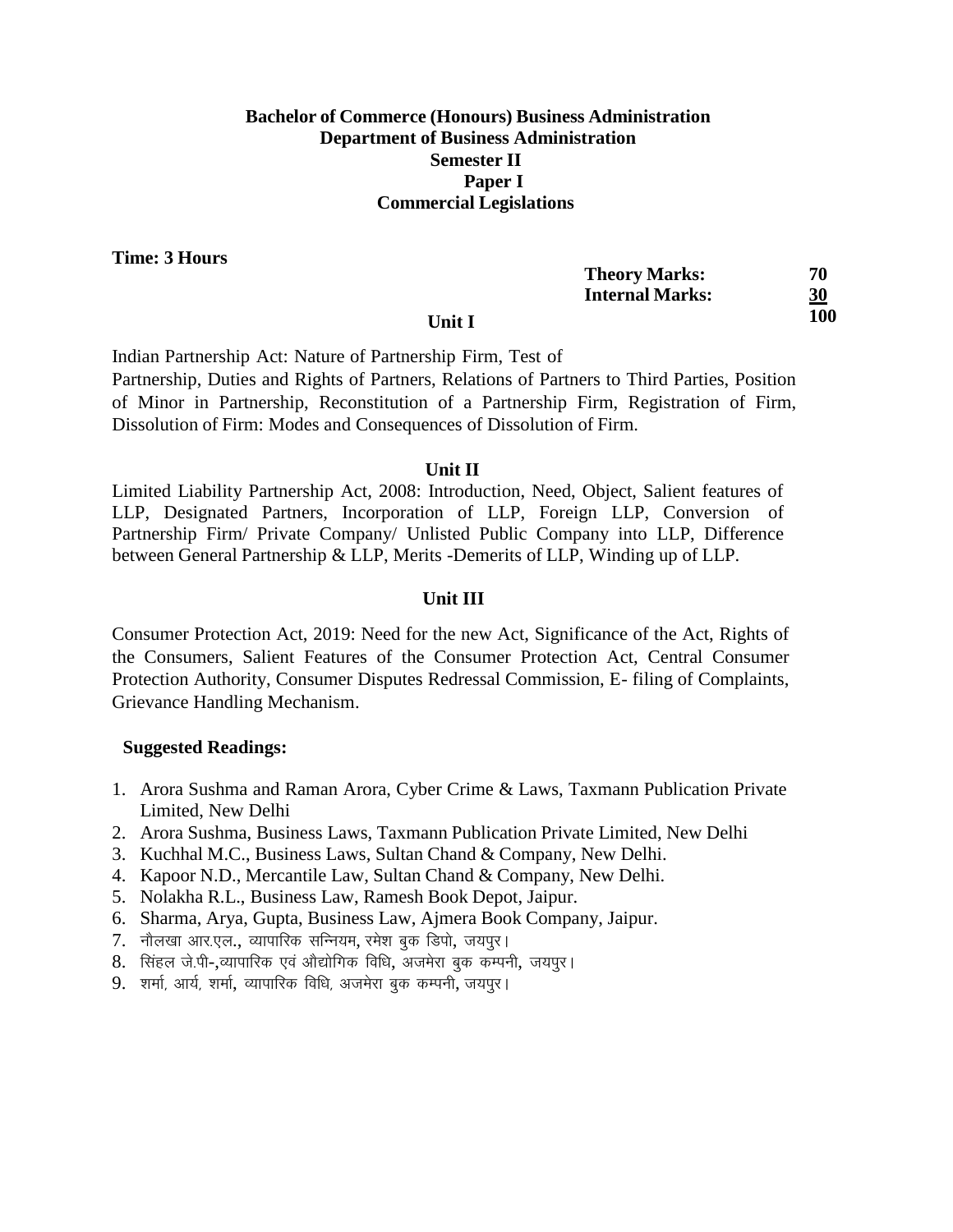## **Bachelor of Commerce (Honours) Business Administration Department of Business Administration Semester II Paper II Entrepreneurship**

**Time: 3 Hours**

| <b>Theory Marks:</b>   | 70  |
|------------------------|-----|
| <b>Internal Marks:</b> | 30  |
|                        | 100 |

### **Unit-I**

Entrepreneurship: Meaning, Elements, Determinants and Importance of Entrepreneurship, Dimensions of Entrepreneurship, Types of Business Entities, Entrepreneurship Training and Development, Government Encouragement to Entrepreneurship

## **Unit II**

Entrepreneurial Sustainability: Public and Private System of Stimulation, Support and Sustainability of Entrepreneurship, Requirement, Availability and Access to Finance, Marketing Assistance, Technology and Industrial Accommodation

## **Unit-III**

Business Plan Preparation: Sources of Business Ideas and Test of Feasibility, Significance of Writing the Business Plan, Contents of Business Plan, Preparation of Project Report, Project Presentation and Appraisal by External Agencies

- Roy, Entrepreneurship, Oxford University Press, New Delhi
- Desai Vasant, Dynamics of Entrepreneurial Development and Management, Himalaya Publishing House, Mumbai
- Sudha G.S., Entrepreneurship and Small Business Management, Ramesh Book Depot, Jaipur.
- Sharma, Sharma, Nagar, Jain, Bakshi Entrepreneurship and Small Business Management, Ajmera Book Company, Jaipur
- Mathur, Abha, Entrepreneurship, Taxmann Publication Private Limited, New Delhi
- Dailey, Entrepreneurial Management, Mc Graw Hill, New Delhi
- Tandon, Environment &Entrepreneur, Chug Publication, Allahabad
- सूधा जी.एस., व्यावसायिक उद्यमिता, रमेश बुक डिपो, जयपुर।
- नौलखा आर.एल., उद्यमिता एवं लघू व्यवसाय प्रबंध, रमेश बुक डिपो, जयपूर।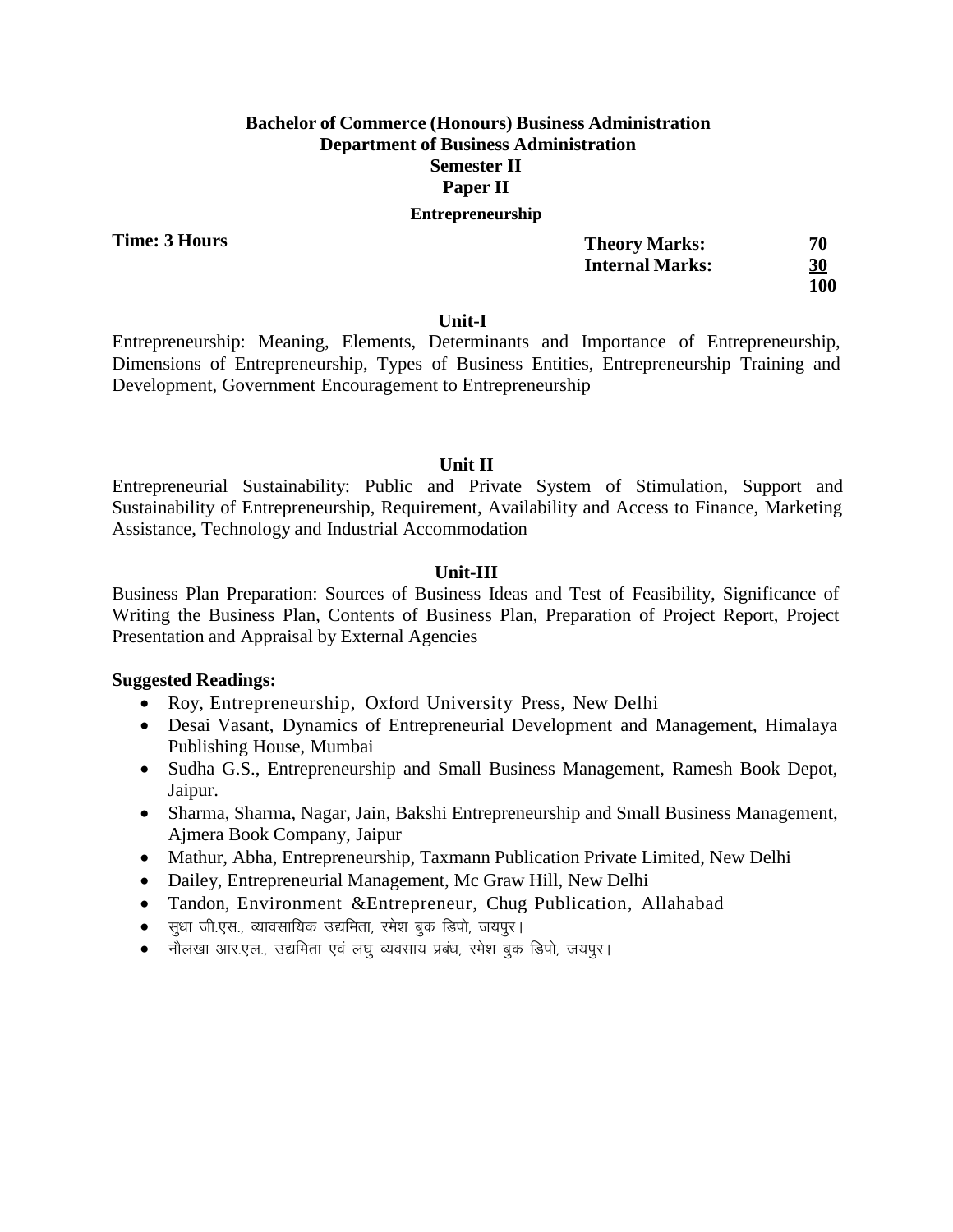## **Bachelor of Commerce (Honours) Business Administration Department of Business Administration Semester II Paper III**

#### **Marketing Management**

**Time: 3 Hours**

| <b>Theory Marks:</b>   | 70         |
|------------------------|------------|
| <b>Internal Marks:</b> | <u>30</u>  |
|                        | <b>100</b> |

#### **Unit I**

Marketing: Concept, Scope, Importance of Marketing, Difference between Marketing and Selling, Market Segmentation: Basis, Benefits of Market, Target Marketing, Product Positioning: Concept, Process, Strategies, 4 P's of Marketing

## **Unit II**

Product: Product Classification, Product Line Decision, Product Life Cycle and Strategies, Price: Concept, Price Setting: Objectives, Pricing Decisions, Pricing Strategies, Distribution Channels: Concept, Types, Factors affecting choice of channels, Promotion: Sales Promotion, Advertising, Personal Selling, Publicity

## **Unit III**

Service Marketing: Introduction, Characteristics, Classification, Scope, Difference between Goods and Services, 7P's of Service Marketing, Services Industries: Tourism, Travel, Transportation, Financial Services; Education and Professional Service, Telecom and Courier

- Kotler Philip, Marketing Management, Prentice Hall of India Pvt., Ltd., New Delhi
- Saxena Rajan, Marketing management, Tata Mc Grow-Hill Publishing Co., Ltd. New Delhi
- Ramaswamy V.S. and Namakumari S., Marking Management Planning Implementation and Control The Indian Context, Macmillan India Ltd., New Delhi
- Varshney R.L. & Gupta S.L., Marketing Management (An Indian Perspective) Text and Cases, Sultan Chand & Sons, New Delhi
- Shajahan S., Services Marketing, Himalaya Publishing House, Mumbai
- Jha S.M., Services Marketing, Himalaya Publishing House, Mumbai
- Gupta Rampal, Services Marketing, Galgotia Publishing Company, New Delhi
- Reddy P.N., Appannarian H.R., Kumar S. Anil, Nirmala, Services Marketing, Himalaya Publishing House, Mumbai
- Mehta, Khinvasara, Marketing of Service, RBD, Jaipur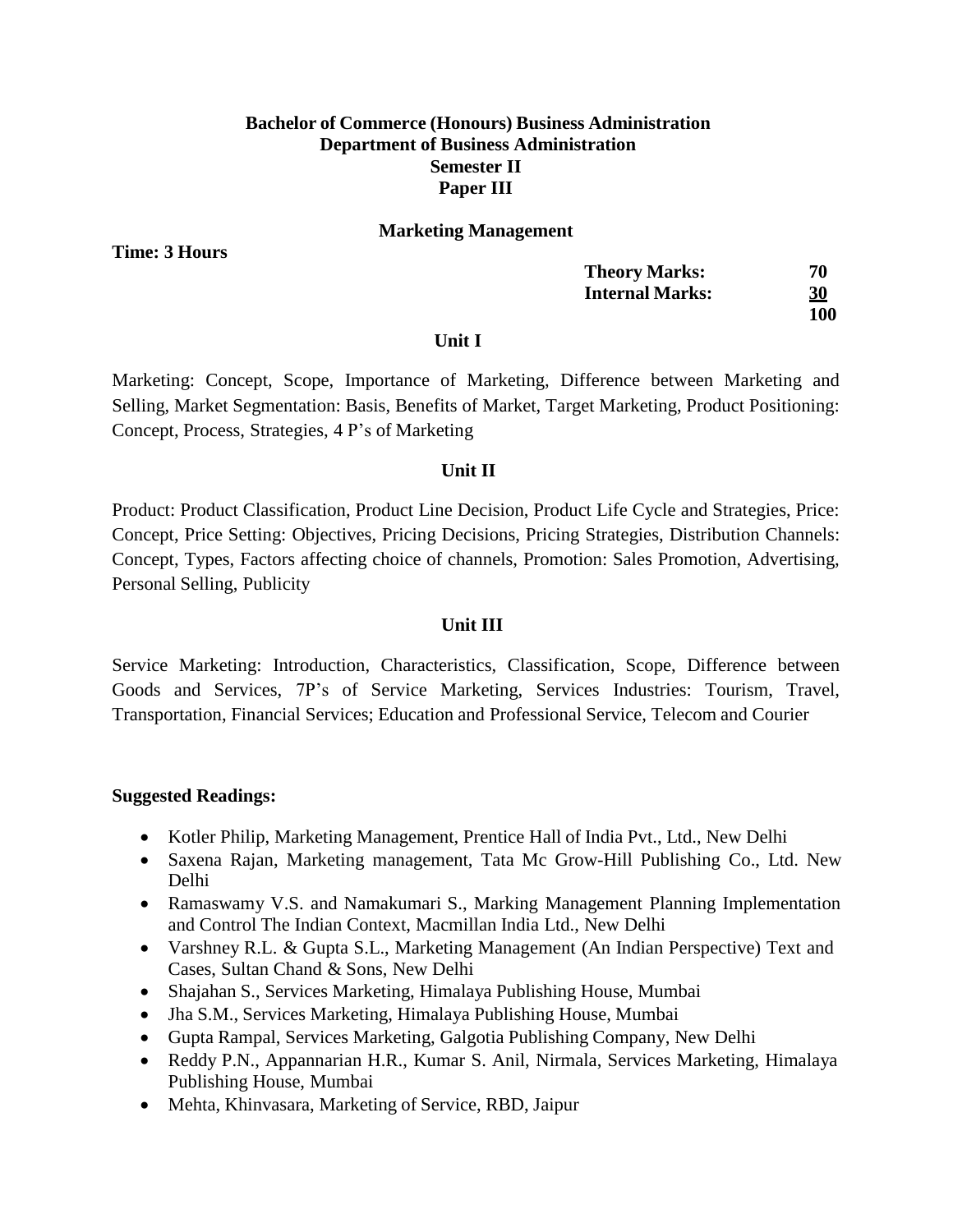## **Bachelor of Commerce (Honours) Business Administration Department of Business Administration Semester II Paper IV**

#### **Personality Development**

**Time: 3 Hours**

| <b>Theory Marks:</b>   | 70  |
|------------------------|-----|
| <b>Internal Marks:</b> | 30  |
|                        | 100 |

#### **Unit-I**

Personality Development: Definition, Determinants of Personality Development, Types of Personalities, Personality Traits

Attitude: Definition, Factors, Positive Attitude and Negative Attitude, Ways to Develop Positive Attitude

#### **Unit II**

Self Awareness: Concept, Types, Goal Setting. Habits: Good and Bad Habits, Forming Good Habits. Time Management: Concept, Time as a resource, Techniques of Time Management. Stress: Causes and its Management

#### **Unit III**

Etiquettes: Grooming, Digital, Dinning and Cross Cultural Etiquettes Facing Failures: Factors affecting Failures, Learning from failures, Overcoming Failures, Practicing Faith

- 1. Narula, S.S., Personality Development & Communication Skills, Taxmann Publications Pvt. Ltd., New Delhi
- 2. Hurlock Elizabeth B, Personality Development, Mc Graw Hill, New Delhi
- 3. Covey Stephen, Seven Habit of Highly Effective Teens, Fireside Publishers, New York
- 4. Sinha, K. K.; Business Communication, Galgotia Publishers
- 5. Robinson, David; Business Etiquette, Kogan Page
- 6. Narula, S.S., Campus to Corporate, Taxmann Publications Pvt. Ltd., New Delhi
- 7. Hand Book of Practical Communication Skills-Chrissie Wrought, Jaico Publishing House.
- 8. Ray, Reuben; Communication Today- Understanding Creative Skills, Himalaya Publishing House
- 9. Chhabra, T.N.; Communication for Management, Sun India Publication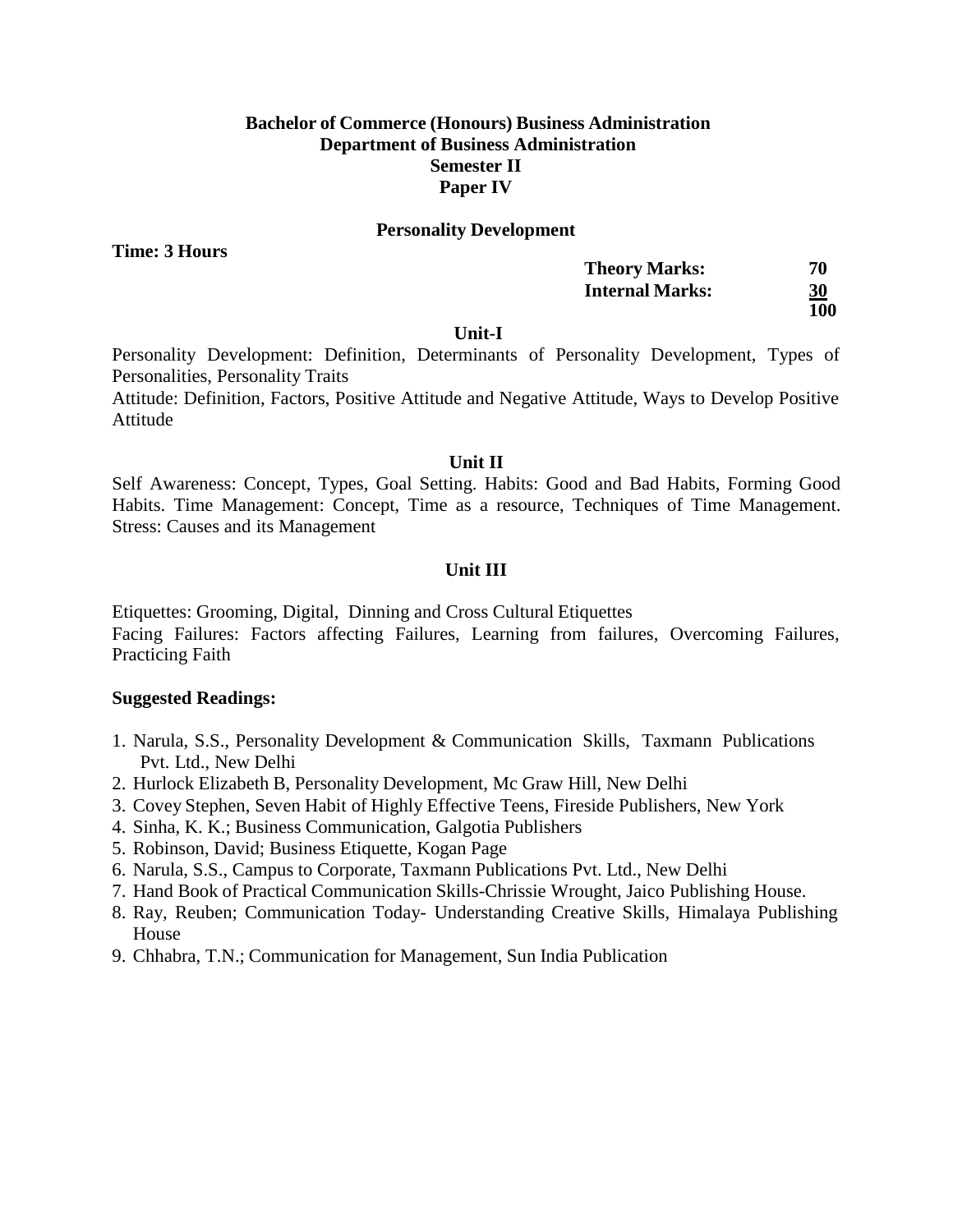## **Bachelor of Commerce (Honours) Business Administration Department of Business Administration Semester III Paper I Company Law**

**Time: 3 Hours**

| <b>Theory Marks:</b>   | 70         |
|------------------------|------------|
| <b>Internal Marks:</b> | 30         |
|                        | <b>100</b> |

#### **Unit- I**

Company: Meaning and Characteristics; Types of Company; Difference between Private & Public Company; Lifting of Corporate Veil; One Person Company-Meaning, Features, Provisions, Privileges, Limitations of OPC.

## **Unit- II**

Formation Stages of Company; Functions and Duties of Promoters, Legal Status of Promoters, Memorandum of Association; Content and Alteration; Articles of Association: Content & Alteration.

## **Unit- III**

Prospectus: - Definition, Content; Types of Prospectus, Statement in Lieu of Prospectus; Misleading Prospectus and Consequences. Share Capital: Types of Shares, Allotment, Issue, Transfer and Transmission of Shares.

- Kuchal M.C., Modern Indian Company Law, Shri Mahavir Books, Noida
- Kapoor N.D., Company Law, Sultan Chand & amp; Sons, New Delhi
- Singh Avtar, Company Law, Eastern Book Company, Lucknow
- e माथर और सक्सेना, कंपनी अधियनियम और व्यापारिक पद्वति, रमेश बक डिपो, जयपर।
- नौलखा आर.एल., कंपनी अधिनियम और सचिवीय पद्वति, रमेश बक डिपो, जयपुर।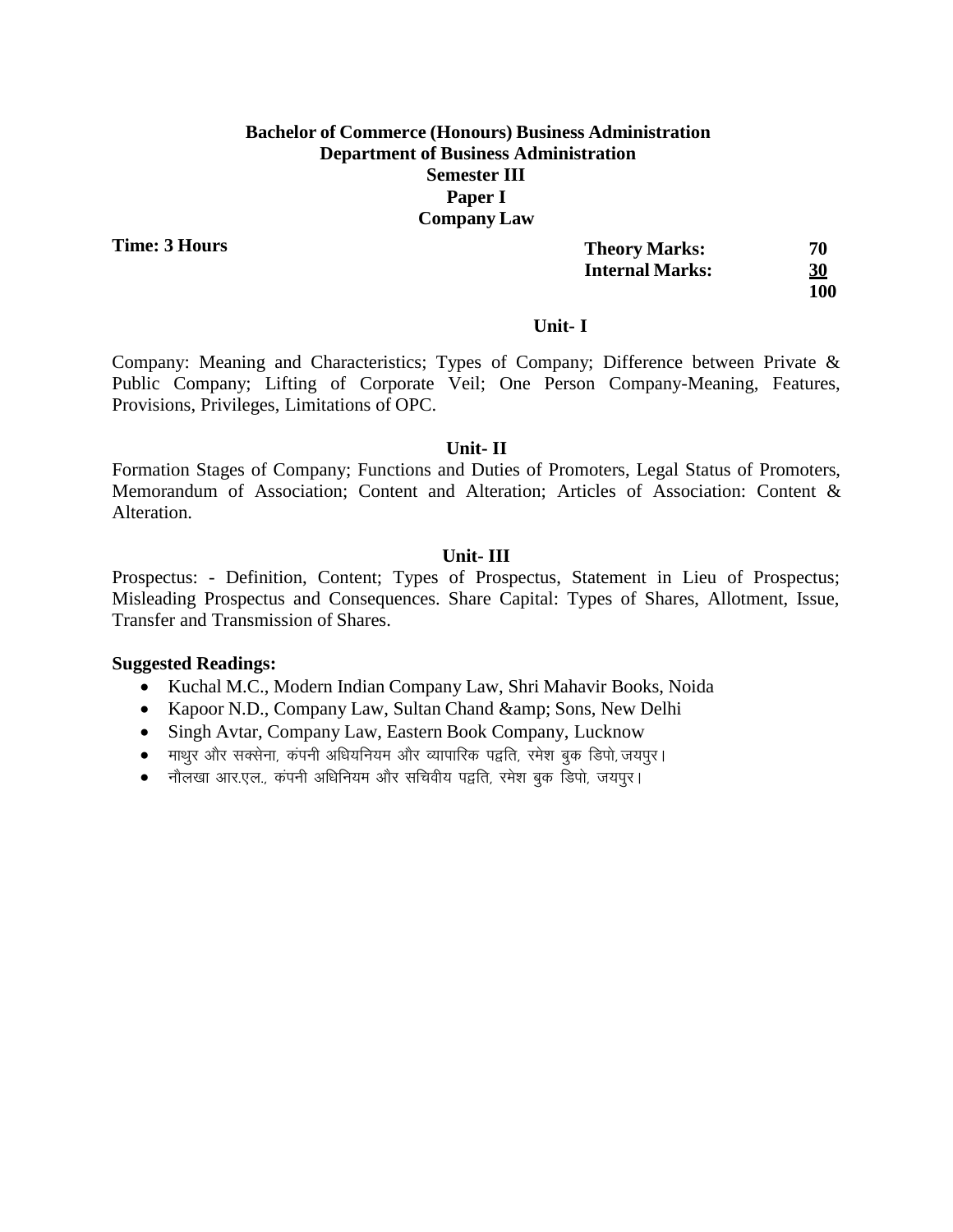## **Bachelor of Commerce (Honours) Business Administration Department of Business Administration Semester III Paper II Principles of Management and Practices**

**Time: 3 Hours**

| <b>Theory Marks:</b>   | 70         |
|------------------------|------------|
| <b>Internal Marks:</b> | 30         |
|                        | <b>100</b> |

**Management:** Concept, Nature, Importance; Management Vs. Administration, Levels of Management, Characteristics of Managers, Principles of Management. Functions of Management, **Planning:** Nature, Objectives and Significance, Types of Plans, Process, Barriers to Effective Planning.

## **Unit II**

**Organizing:** Definition, Forms of Organization Structure, Formal and Informal Organizations, Delegation of Authority **Staffing:** Definition, Characteristics, Need, and Importance & Elements **Co-ordination:** Need and Importance, Techniques, Effective Co-ordination.

## **Unit III**

**Direction:** Meaning, Nature and Importance, Elements **Supervision:** Role of Supervisor **Motivation:** Need and Importance, Techniques, Theories of Motivation McGregor Theory, Maslow's Need Hierarchy Theory, Herzberg's Theory, Alderfer's Theory, Mc Clelland Theory, Expectancy Theory **Leadership:** Need and Importance, Functions of Leaders, Leadership Styles, Traits of Leader. **Communication:** Meaning and Importance **Control:** Nature, Process and Techniques.

- 1. Donnel, Koontz ,Essentials of Management, Mc-Graw Hill, Noida
- 2. Mathur, B.S. Principles of Management, Malik&Company,Jaipur
- 3. Chatterjee, Satya Saran, Introduction of Management, World Press, New Delhi
- 4. Sarlekar, S. , Business Management, Kitab Mahal, Allahabad
- 5. Vashisht, Neeru, & Vibhuti Vashisht, Principles of Management, Taxmann Publications Pvt. Ltd., New Delhi
- 6. GuptaR.N.,PrinciplesofManagement,S.Chand&Company,NewDelhi
- 7. JosephL.Massie,EssentialsofManagement,PHILearningPvtLtd,NewDelhi.
- 8. PrasadLallan&GulshanS.S.,Management:Principles,&Practices,S.Chand&Company,NewDel hi.
- 9. BhatAnil,&ArunKumar,Management:Principles,Processes&Practices,OxfordUniversity Press,NewDelhi.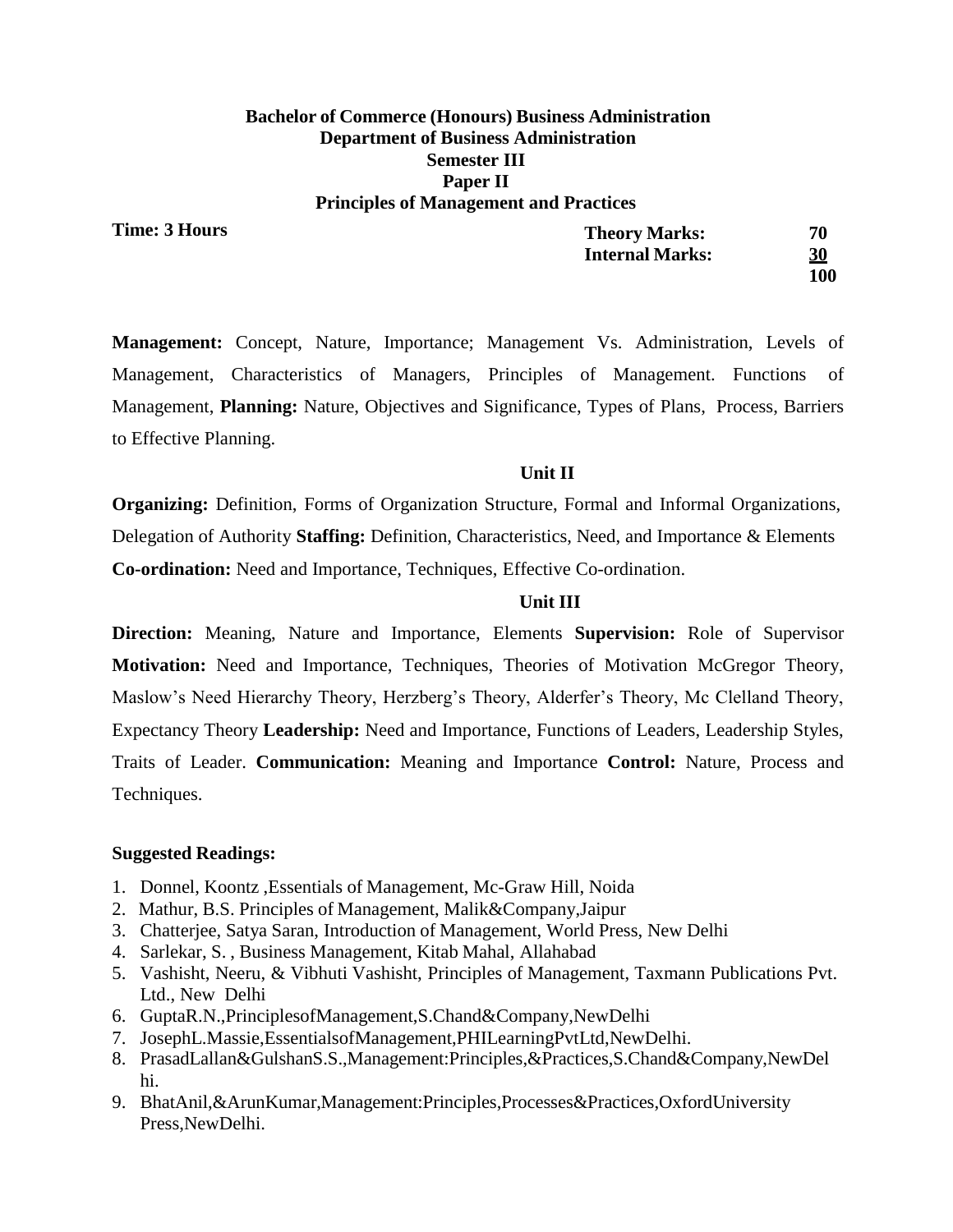# **Department of Business Administration Semester III Paper III Organisational Theory and Practices**

**Time: 3 Hours**

| <b>Theory Marks:</b>   | 70  |
|------------------------|-----|
| <b>Internal Marks:</b> | 30  |
|                        | 100 |

#### **Unit I**

**Introduction:** Meaning of O.B., Disciplines Contributing to O.B. Field, Role of O.B. in Today's Business Organizations, Challenges and Opportunities **Individual Behaviour:** Personality: Determinants and Traits **Perception:** Process and Errors

## **Unit II**

**Learning:** Theories and Reinforcement Schedules **Attitude:** Components, Factors Influencing, Attitude Formation, And Cognitive Dissonance Theory

**Interpersonal Behaviour:** Johari Window, Brief Overview of Transactional Analysis-Ego states, Types of transactions, Life Positions, Applications

## **Unit III**

**Group Dynamics:** Concept of Group and Group Dynamics; Types of Groups; Formal and Informal Groups; Stages of Group Development, Group Norms, Group Cohesiveness; Group Think and Group Shift. Team Vs. Group; Types of teams; Building and managing effective teams. **Management of Conflicts:** Reasons and Types of Conflicts, Positive and Negative Aspects of Conflict. Management of Conflicts.

- 1. Rao, V.S.P, Organisational Behaviour, Excel Books.
- 2. Robbins, Organizational Behaviour, Pearson Edition, New Delhi.
- 3. Pareek, Udai, Understanding Organizational Behaviour, Oxford Publications.
- 4. Dwivedi, R.S., Human Relations and Organizational Behaviour, RBD, Jaipur.
- 5. Aswathappa, K., Organizational Behaviour, Himalaya publications
- 6. Chandan, Organizational Behaviour, Vikas publications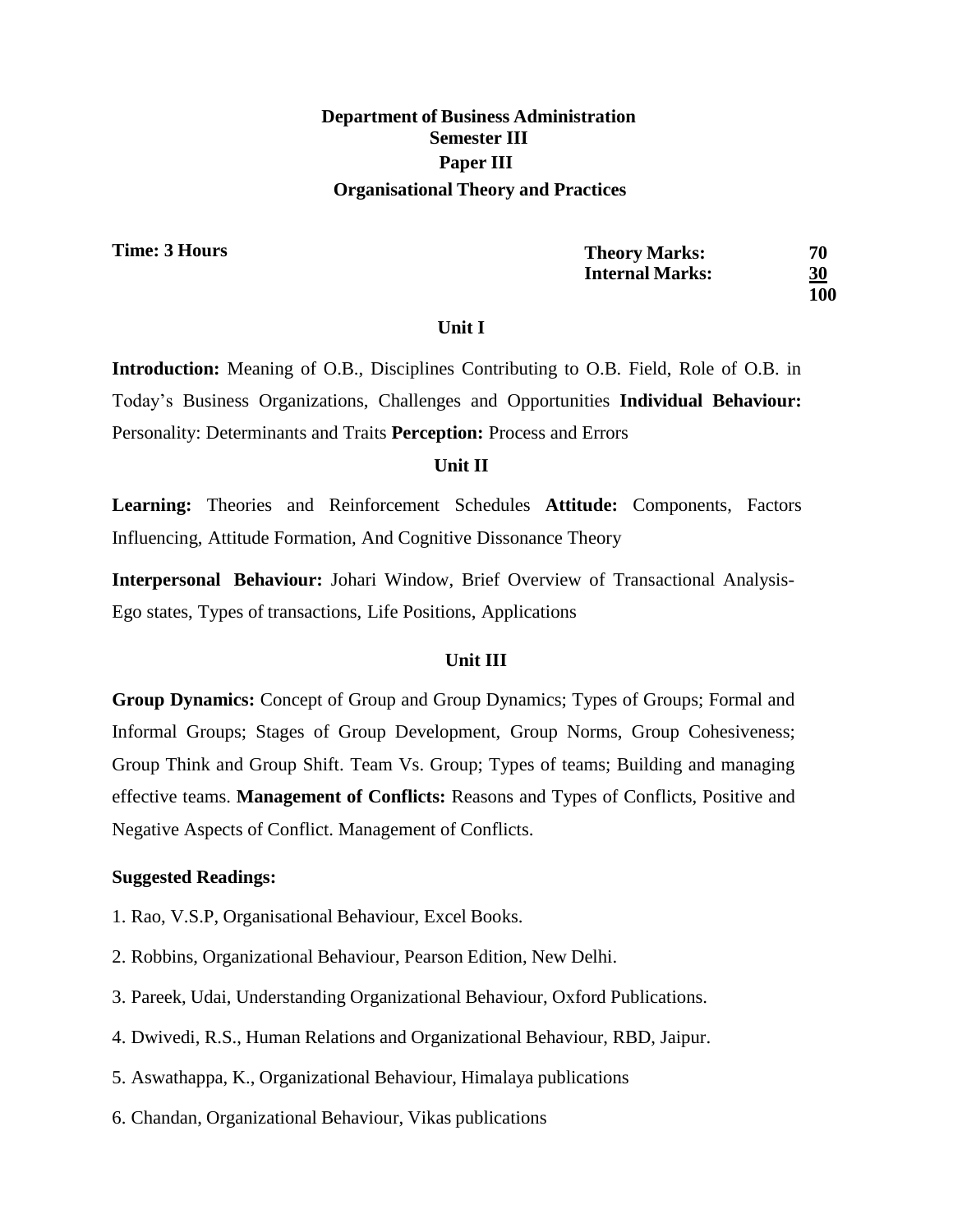## **Bachelor of Commerce (Honours) Business Administration Department of Business Administration Semester III Paper IV Ethics, Governance and Sustainability**

| <b>Theory Marks:</b>   | 70        |
|------------------------|-----------|
| <b>Internal Marks:</b> | <u>30</u> |
|                        | 100       |

**Unit- I**

Business Ethics**:** Meaning, Characteristics and Assumptions, Principles, Scope, Ethical Standards of Business, Types of Unethical Business Conduct, Causes of Unethical Conduct, Measures to improve ethical conduct in business**.**

Nature and Concept of Group Ethics, Ethical elements of Group Decision Making, Ethics and the Indian Manager

## **Unit- II**

Corporate Governance: Meaning, Need, Principles, SEBI Code of Corporate Governance, History, Perspectives and Issues. Good Governance: Features, Significance, National Committees on Corporate Governance, Corporate Governance and Shareholders,

## **Unit- III**

Sustainability: Meaning, Scope, Corporate Social Responsibility and Corporate Sustainability, Sustainability Terminologies and Meanings, Why is Sustainability an Imperative, Triple Bottom Line (TBL), Corporate Sustainability Reporting Frameworks, Challenges in Sustainability Reporting

### **Suggested Readings:**

- Dube, Inderjit, Corporate Governance; Lexis Nexis Butterworths Wadhwa, Nagpur
- Agarwal, Sanjiv, Corporate Governance: Concept & Dimensions; Snow White Publications P Ltd.
- Sampath, K R, Law of Corporate Governance: Principles and Perspective; Snow white Publications P Ltd.
- Balasubramanian, N, Corporate Governance and Stewardship; Tata McGraw Hill
- Mruthyunjaya, H C, Business Ethics and Value System, PHI
- Fernando, A C, Business Ethics-An Indian PerspectiveICSI Taxmann Corporate Governance Beyond Letter

**Time: 3 Hours**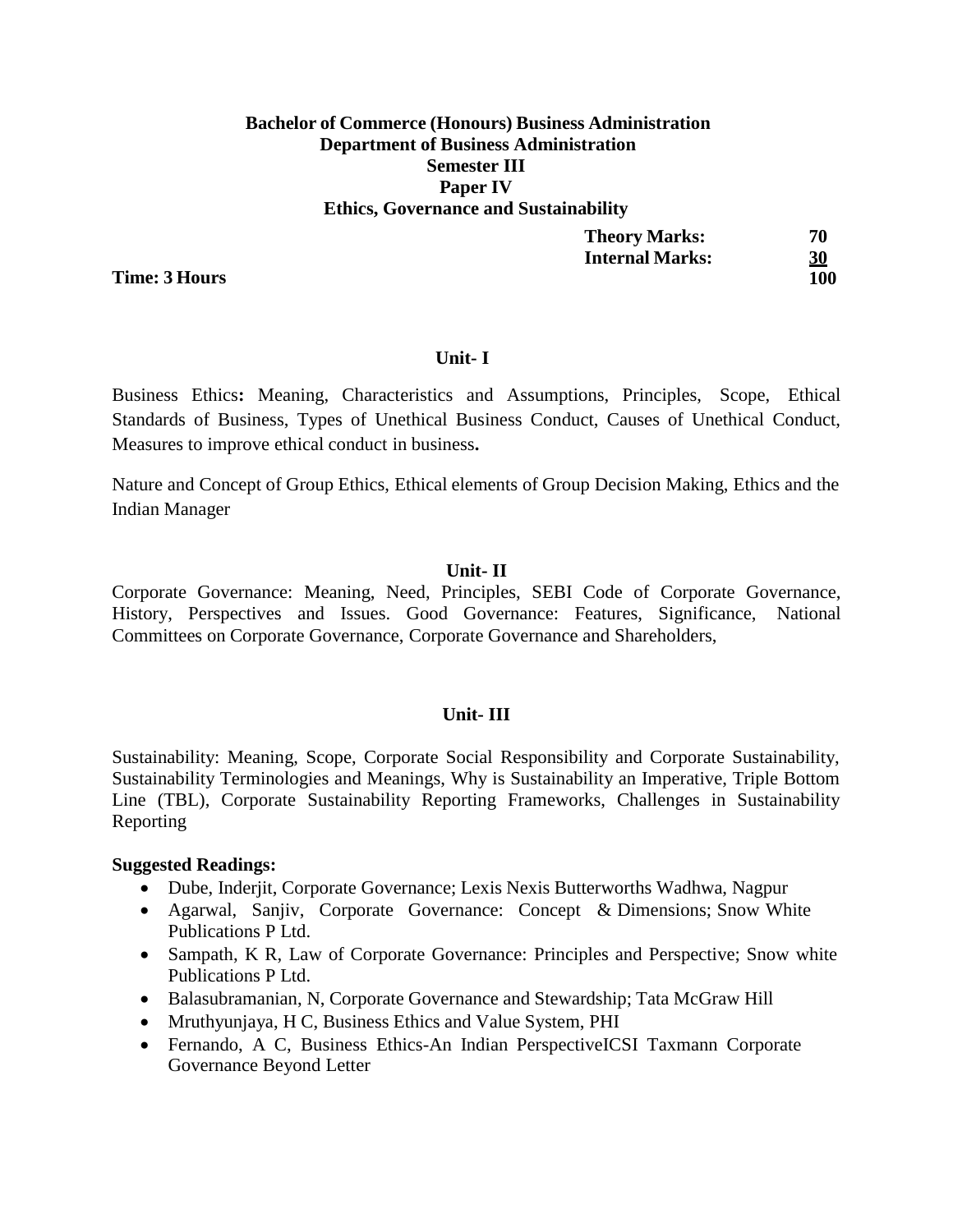# **Bachelor of Commerce (Honours) Business Administration Department of Business Administration Semester IV Paper I Secretarial Practices**

| <b>Theory Marks:</b>   | 70  |
|------------------------|-----|
| <b>Internal Marks:</b> | 30  |
|                        | 100 |

#### **Unit- I**

Company Secretary: Qualifications, Role, Position, Importance, Functions and Secretarial Practices in India. Directors: Qualification and Disqualification, Duties, Powers, Liabilities, Appointment and Removal of Directors, Managing Director and Whole Time Director.

#### **Unit- II**

Essentials of Valid Meeting; Meetings of Board of Directors; Proxy; Voting, Notice, Agenda and Minutes of Meetings. Meetings of Shareholders: - Statutory Meeting; Annual General Meeting; Extra-Ordinary General Meeting.

## **Unit- III**

Winding Up: Meaning, Compulsory Winding Up, Voluntary Winding Up, Winding up under the Supervision of Court, Consequences of Winding Up.

## **Suggested Readings:**

- Kuchal M.C., Modern Indian Company Law, Shri Mahavir Books, Noida.
- Kapoor N.D., Company Law, Sultan Chand & Sons, New Delhi.
- Singh Avtar Company Law Eastern Book Company, Lucknow.
- $\bullet$  माथुर, सक्सेना, कंपनी अधिनियम और व्यापारिक पद्वति, रमेश बुक डिपो, जयपुर।
- नौलखा आर.एल, कंपनी अधिनियम और सचिवीय पद्वति, रमेश बुक डिपो, जयपुर।
- $\bullet$  ) शर्मा अशोक कुमार, जोशी अजय एवं खींचा प्रदीप, कंपनी अधिनियम एवं सचिवीय पद्वति, अजमेरा बुककंपनी, जयपुर।

#### **Time: 3 Hours**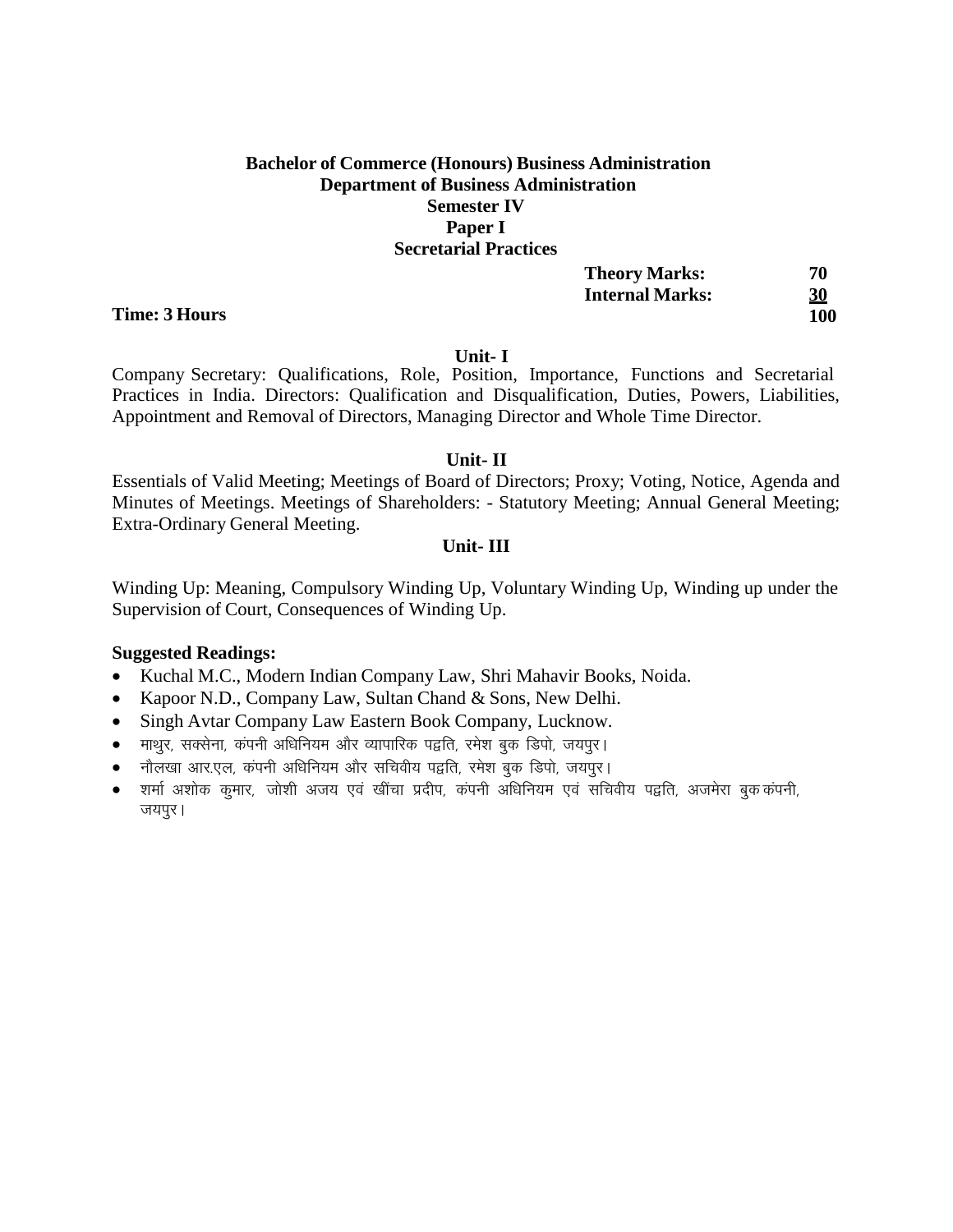## **Bachelor of Commerce (Honours) Business Administration Department of Business Administration Semester IV Paper II Business Environment**

| <b>Theory Marks:</b>   | 70         |
|------------------------|------------|
| <b>Internal Marks:</b> | 30         |
|                        | <b>100</b> |

Business Environment: Concept, Nature, Significance, Elements of Environment – Internal and External, Micro & Macro Environment, Changing Dimensions of Business Environment. Economic Environment: Concept, Elements of Economic Environment, Strategy for Economic Development, Types of Economic Systems

## **Unit II**

**Unit I**

Economic Aspect of Indian Constitution, Policies Relating to Business Industrial Policy, New Economic Policy 1991, EXIM Policy, And Political Environment: Critical Elements of Political Environment, Legal Environment: Changing Dimensions of Legal Environment in India, Foreign Exchange Management Act. 1991(Provisions related to Contravention and Penalties, Adjudication and Appeal), Competition Act, 2002 (Amended Act 2007).

### **Unit III**

Socio Cultural Environment: Elements of Socio-cultural Environment, Influence of Sociocultural Factors on Corporate Procedures and Practices. Business Ethics, Corporate Social Responsibility, Technological Environment: Technology and Development, Technology Transfer, Process, Determinants of Technological Environment, Integrating Technology with **Business** 

- 1. Cherunilam F, Business Environment, Himalaya Publishing House, New Delhi.
- 2. Aswathappa, Essentials of Business Environment, Himalaya Publishing House, New Delhi.
- 3. Dayal, Mathur, Shrivastav, Business Environment, RBD Jaipur.
- 4. Mishra and Puri, Indian Economy, Himalaya Publishing House, New Delhi.
- 5. Raj, Agarwal, Business Environment, Excel Books, Delhi.
- 6. Adhikary M., Economic Environment of Business, Sultan Chand & Sons, New Delhi.
- 7. Fernando AC, Business Environment, Pearson's publication, New Delhi.
- 8. उपाध्याय, शर्मा, दयाल, व्यावसायिक वातावरण, रमेश बुक डिपो, जयपुर।
- 9. जाट डी.आर.. वशिष्ठ वी.के.. भिण्डा पी.सी.. जैन दीपाॅ. भारत में आर्थिक पर्यावरण. अजमेरा बक कंपनी. जयपुर ।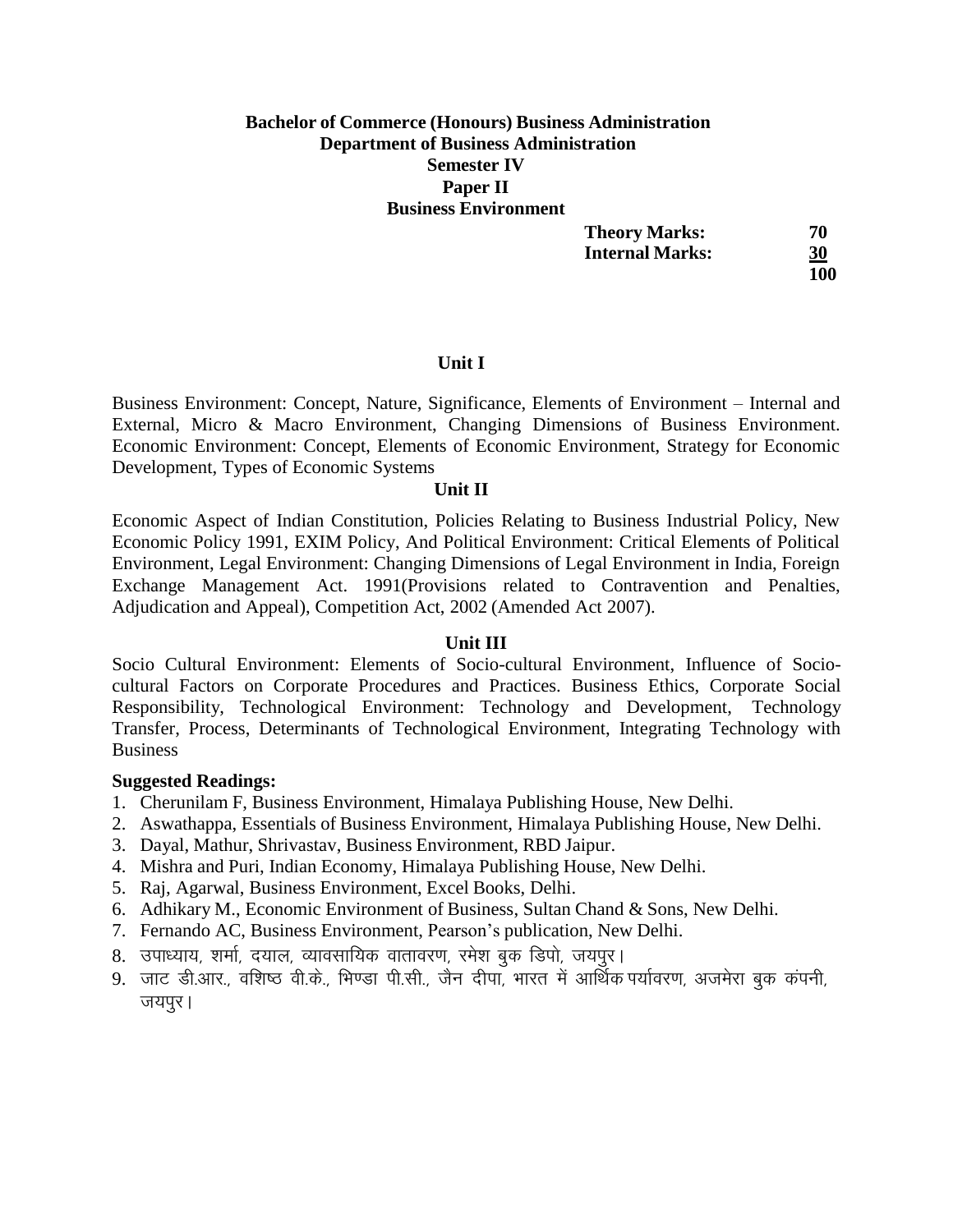## **Bachelor of Commerce (Honours) Business Administration Department of Business Administration Semester IV Paper III Sales Promotion and Sales Management**

**Time: 3 Hours**

| <b>Theory Marks:</b>   | 70         |
|------------------------|------------|
| <b>Internal Marks:</b> | <u>30</u>  |
|                        | <b>100</b> |

#### **Unit- I**

Sales Promotions: Nature, Objectives and Functions, Distinction with Advertising and Personnel Selling, Role and Importance, Functions of Sales Promotion Department, Limitations in Shortage Economy, Types of Sales Promotions: Internal Organization, Consumer Promotions, Trade Sale Promotions of Industrial and Consumer Products

## **Unit- II**

Export-Sales Promotion, Evaluation of Sales Promotion Programme. Effectiveness of Sales Promotion, Personal Selling, Personal Selling Process, Selling as a Career, Qualities of Successful Salesman

### **Unit- III**

Sales Management, Sales Organisation, Sales Force Recruitment and Training, Sales Force Motivation and Compensation Sales Force Productivity and Performance, Sales Reports and Documents; Various Ethical Issues in Selling

- 1. Panda, Sales and Distribution Management, Oxford University Press, Mumbai.
- 2. Cundiff, Still & Govani, Sales Management, Prentice Hall of India Pvt. Ltd. New Delhi.
- 3. Sudha G. S., Sales Management, Ramesh Book Depot, Jaipur.
- 4. Sudha G. S., Sales and Advertising Management, Ramesh Book Depot, Jaipur.
- 5. सुधा जी.एस., विक्रय संवर्द्धन एवं विक्रय प्रबंध, रमेश बुक डिपो, जयपुर।
- 6. नौलखा आर.एल., विक्रय संवर्द्धन एवं विक्रय प्रबंध, रमेश बुक डिपो, जयपुर।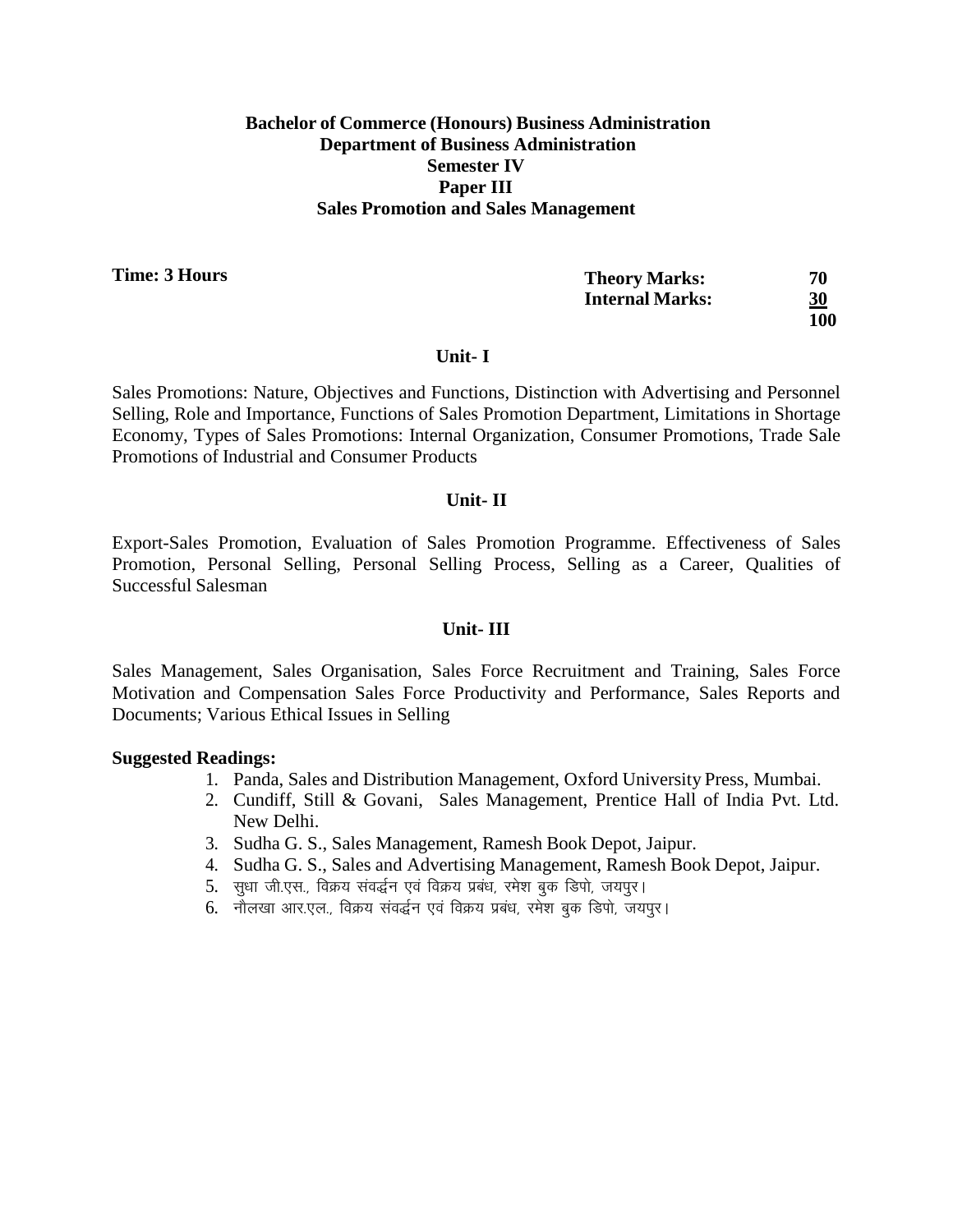## **Bachelor of Commerce (Honours) Business Administration Department of Business Administration Semester IV Paper IV Business and Finance Environment**

| <b>Theory Marks:</b>   | 70  |
|------------------------|-----|
| <b>Internal Marks:</b> | 30  |
|                        | 100 |

**Time: 3 Hours**

**Course Objective:** To develop an understanding of the core and contemporary concepts of business finance.

#### **Course Contents**

#### **Unit I**

Business Finance: meaning, Need, Importance, Classification of capital, Sources of finance

#### **Unit II**

RIICO: Objectives, Functions, Organisation, Role, Criticism and suggestions. DICs: Characteristics, Objectives, Need and Importance, Functions, Management of DICs, Contribution of DICs, DICs in Rajasthan, Problems of DICs. Rajasthan Financial Corporation: Objectives, Functions and Establishment, Management of RFC, Working of RFC, Progress, Criticisms.

#### **Unit III**

Stock Exchanges: Origin, Development. SEBI: Constitution, introduction, objectives, Duties and Functions of SEBI, Powers of SEBI, Organisational Structure of SEBI, Role. OTCE: Establishment, Meaning, Characteristics, and activities, Key players of OTC, Methods of Trading, and Advantages.NSE: Establishment, Membership, working process.

- 1. Prasanna Chandra, financial management ,TMH New Delhi.
- 2. Agarwal, Agarwal, Mishra, Business Finance , RBD Publications.
- 3. I.M. pandey ,Financial management , Vikas publications.
- 4. Dr. RL Nolakha , Business organisation, RBD Publications.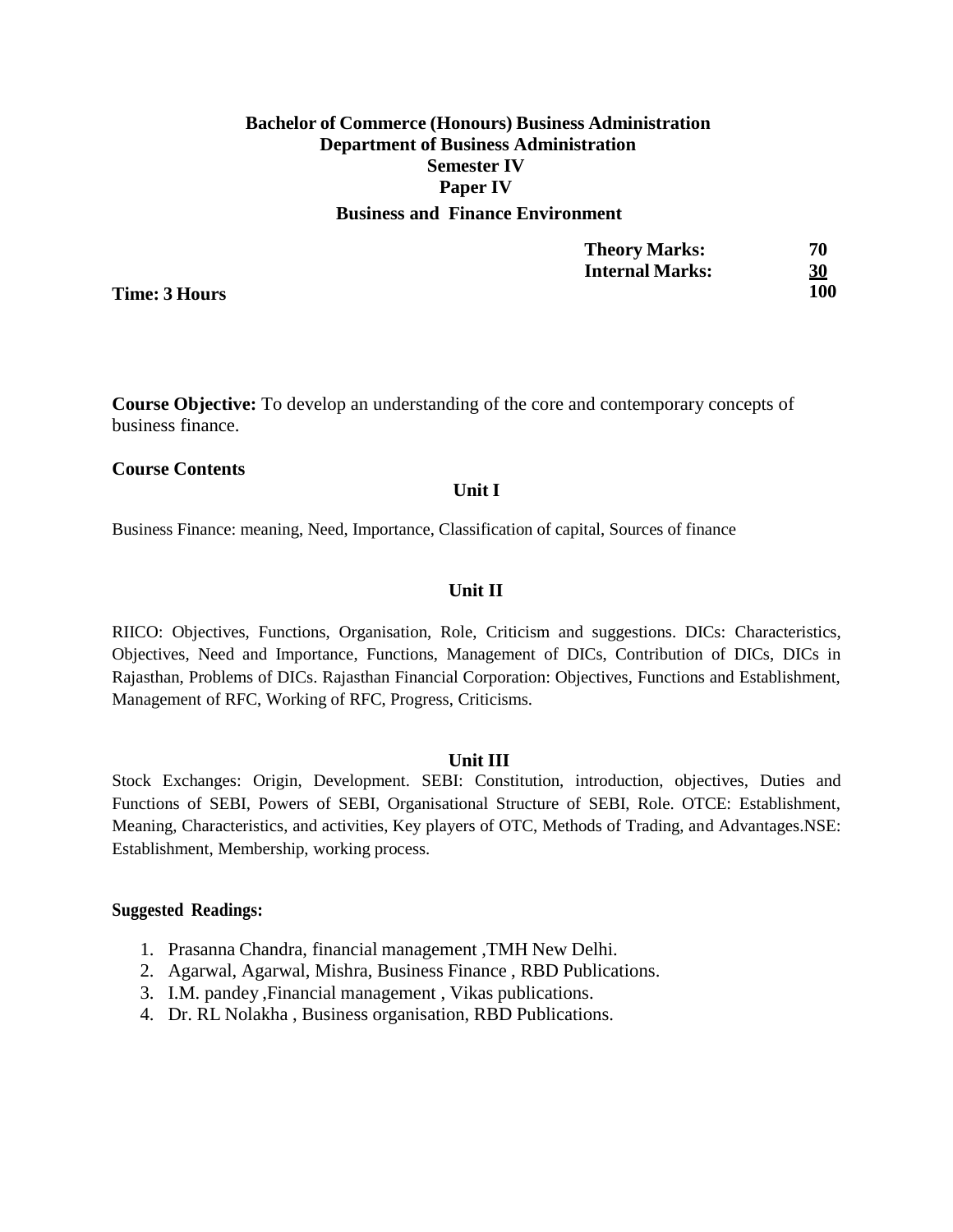## **Bachelor of Commerce (Honours) Business Administration Department of Business Administration Semester V Paper I Labour Legislations**

**Time: 3 Hours**

| <b>Theory Marks:</b>   | 70         |
|------------------------|------------|
| <b>Internal Marks:</b> | <u>30</u>  |
|                        | <b>100</b> |

#### **Unit-I**

The FactoriesAct:1948. Social Security Act, 2008;

## **Unit-II**

ThePaymentofWagesAct:1936.TheMinimumWagesAct:1948.

## **Unit-III**

Payment of Bonus Act, 1965, Maternity Benefit (Amendment) Act, 2017

- 1. Srivastava S.C., Industrial Relations and Labour Laws, Vikas Publishing
- 2. Nolakha R. L., Industrial Relations and Social Security, Ramesh Book Depot, Jaipur.
- 3. Nolakha R.L, Industrial Law and Industrial Relations, Ramesh Book Depot, Jaipur.
- 4. Somani, Mishra, Industrial and Labour Law, Ramesh Book Depot, Jaipur.
- 5. Padhi P.K., Labour and Industrial Laws, Prentice Hall of India, New Delhi.
- 6. शर्मा, सक्सेना, पोरवाल, ओद्योगिक सन्नियम, रमेश बुक डिपो, जयपुर।
- $7.$  कुमावत, ओद्योगिक सन्नियम, साहित्य भवन, आगरा ।
- 8. नौलखा आर.एल. औद्योगिक सन्नियम, रमेश बुक डिपो, जयपुर।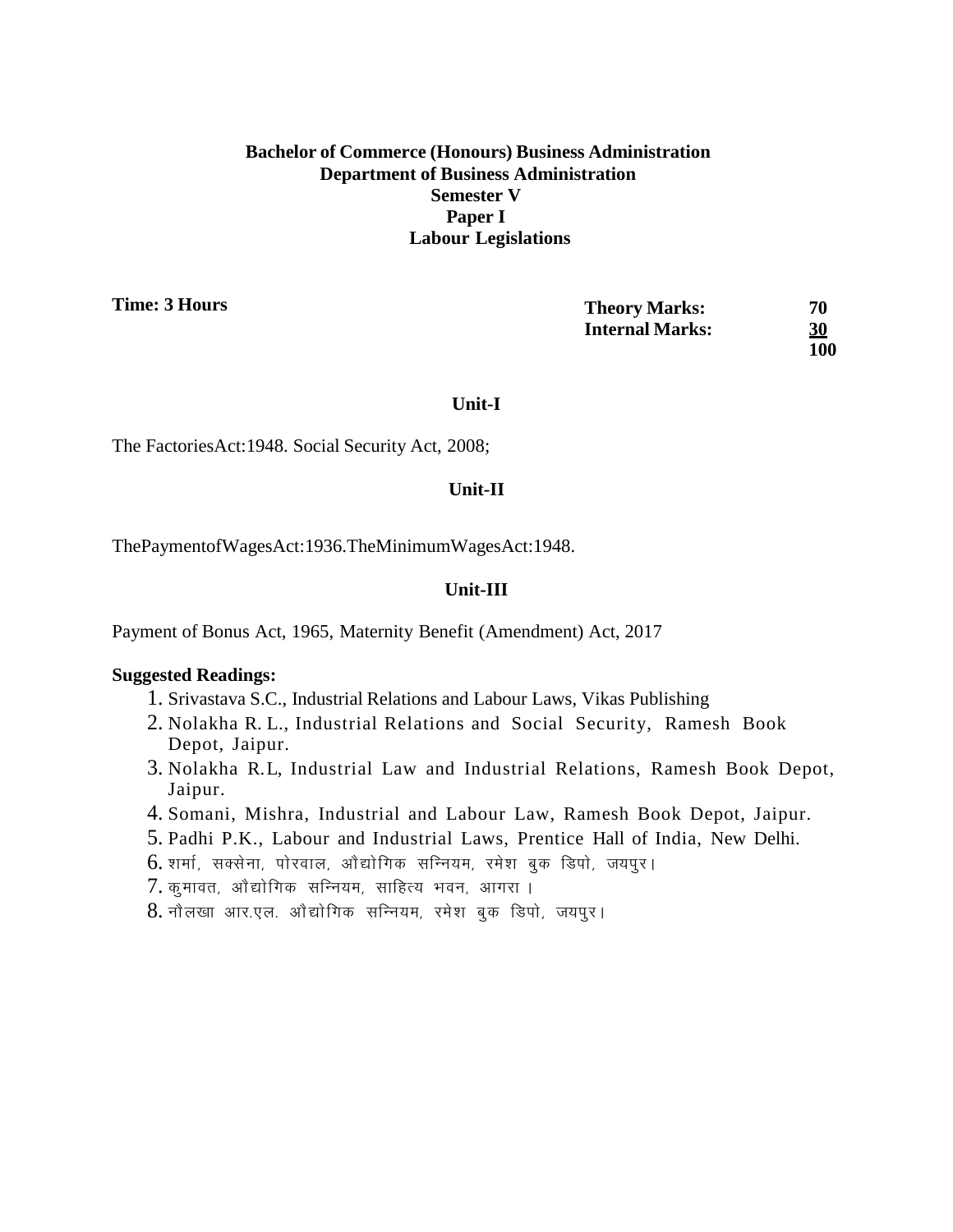## **Bachelor of Commerce (Honours) Business Administration Department of Business Administration Semester V Paper II E-Commerce**

**Time: 3 Hours**

| <b>Theory Marks:</b>   | 70         |
|------------------------|------------|
| <b>Internal Marks:</b> | <u>30</u>  |
|                        | <b>100</b> |

## **Unit-I**

**Introduction to e-commerce:** Meaning, Features, Scope, Types, e-Commerce v/s Traditional Commerce, Advantages and Challenges, Emerging Trends in e-commerce

**e-Business Models :** Types and its Advantages and Disadvantages.

## **UNIT II**

**Electronic Payment System:** Introduction, Types of electronic payment system, Security Issues, Electronic Banking: Traditional Banking and E-Banking, Operation in E-Banking Electronic Trading: Concept and Advantages

**ERP-**Meaning, Process, SAP Applications and Advantages, E-Commerce Security Issues and Prevention

## **UNIT III**

**e-Marketing –** Traditional Marketing Vs. e-Marketing, Objectives, Strategies, The e-Marketing Mix, Impact of e-Commerce on Market.

**Mobile Commerce:** Concept, Importance and Methods

## **ESSENTIAL READINGS:**

- 1. David Whiteley, E-Commerce, Tata McGraw Hill
- 2. C.S. Rayudu : E-Commerce and E-Business, Himalaya Publication
- 3. T.N. Chhabra, R.K.Suri, E-Commerce New Vistas for Business, Dhanpat Rai & Co.
- 4. Eframi Turban, Jae Lee, David King, K. Michale Chung, Electronic Commerce, Pearson Education
- 5. Diwan Parag and Sunil Sharma, Electronic Commerce –A Manager's Guide to E-Business, Vanity Books International,New Delhi.
- 6. Agarwal, K.N. and Deeksha Agarwal, Business on the net, Macmillan, New Delhi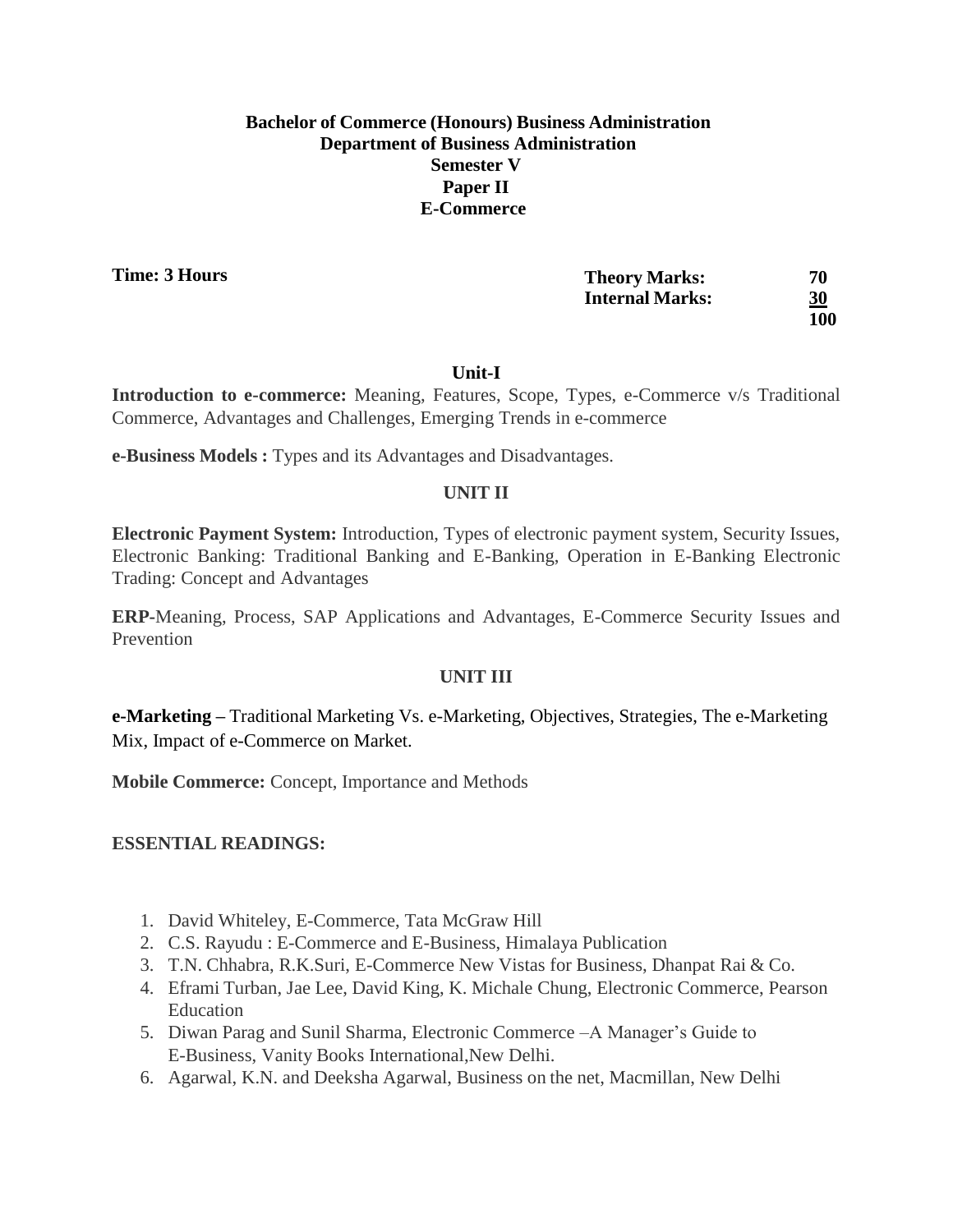## **Department of Business Administration**

## **Semester V Paper III Organisational Change & Development**

**Time: 3 Hours**

| <b>Theory Marks:</b>   | 70  |
|------------------------|-----|
| <b>Internal Marks:</b> | 30  |
|                        | 100 |

#### **Unit-I**

Change: Meaning, Genesis of Change, Understanding Change, Strategies of Change, Resistance to Change, Overcoming Resistance to Change. Transactional Analysis

#### **Unit-II**

Organisational Culture and Climate: Concept and Determinants of Organisational Culture. Developing Organizational Culture. Power: Sources, Tactics. Conflict: Meaning, Type, Consequences, Sources and Strategies of Conflicts Management.

### **Unit-III**

Organisational Development: Concept, Characteristics, Stress Management, Individual and Organisational Factors to Stress; Work Stressors, Consequences of Stress on Individual and Organization; Prevention and Management of Stress.

- Luthans, Organisational Behaviour, Mc Graw Hill, New Delhi.
- Prasad L.M., Organisation Theory and Behaviour, S. Chand & Company, New Delhi.
- Sharma R.A., Organisation Theory and Behaviour, Tata Mc Graw Hill, New Delhi.
- Robbins S.P., Organisational Behaviour, Prentice Hall of India Pvt. Ltd., New Delhi.
- Rao V.S.P., Organisational Behaviour, Excel Books, New Delhi.
- चन्द्रप्रकाश, बालेश्वर पाण्डेय, संगठनात्मक व्यवहार, उत्तर प्रदेश हिंदी संस्थान, लखनउ।
- सुधा जी.एस., प्रबंध अवधारणा एवं संगठनात्मक व्यवहार, रमेश बुक डिपो, जयपूर।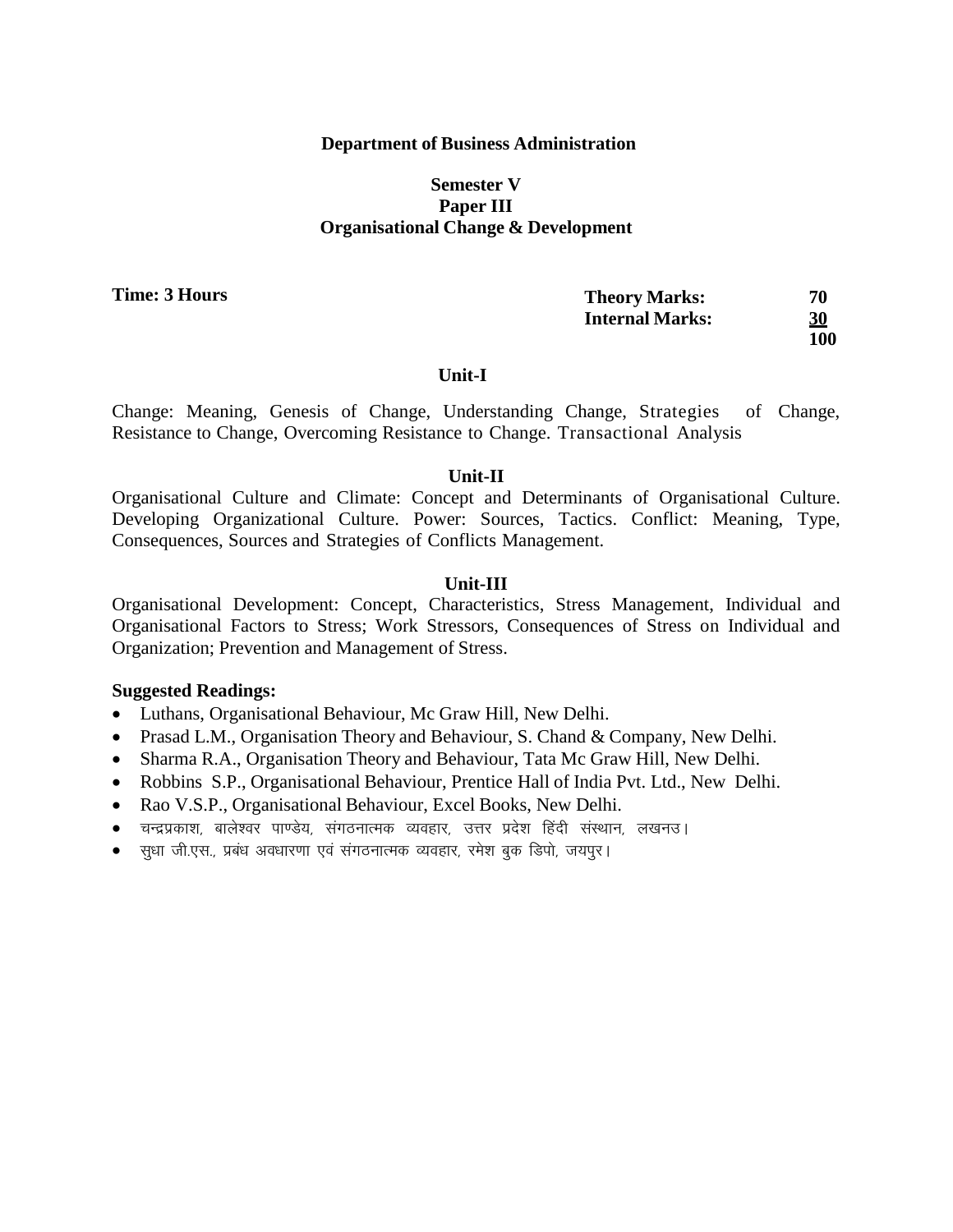## **Bachelor of Commerce (Honours) Business Administration**

## **Department of Business Administration Semester V Paper IV Research Methodology**

**Time: 3 Hours**

|        | <b>Theory Marks:</b>   | 70         |
|--------|------------------------|------------|
|        | <b>Internal Marks:</b> | <u>30</u>  |
| Unit I |                        | <b>100</b> |

Research: Meaning, Nature, Significance, Types, Formulation of Research Problems, Steps of Research, Research Design and Formulation of Hypothesis

## **Unit II**

Sampling Methods and Techniques, Properties of Data Collection and Measurement, Methods of Primary Data Collection, Data Processing,

## **Unit III**

Testing of Hypotheses, Parametric and Non –Parametric Test, Report Writing and Presentation

- Kothari C.R., Research Methodology: Methods and Techniques, Wiley Eastern Ltd., New Delhi
- Sarangi, Prashant, Research Methodology, Taxmann Publication Pvt. Ltd., New Delhi
- Chawla & Sondhi Research Methodology: Concepts and cases, Vikas Publishing House Pvt. Ltd., New Delhi.
- Rao, K.V., Research Methodology, Tata McGraw Hill Pvt. Ltd., New Delhi
- Young, P.V., Scientific Social Surveys and Research, Prentice Hall of India, New Delhi
- Saunders, Lewis, Thorn hill, Research Methods for Business Students, Pearson Education, Tamil Nadu
- J.F. Rummel and W.C. Ballainc, Research Methodology in Business, Harper and Row, New York
- Allan Bryman, Emma Bell, Business Research Methods, Oxford University Press, New Delhi
- $\bullet$  रूनेला सतपाल, सर्वेक्षण अनुसंधान एवं सांख्यिकी विकास पब्लिकेशन, नई दिल्ली ।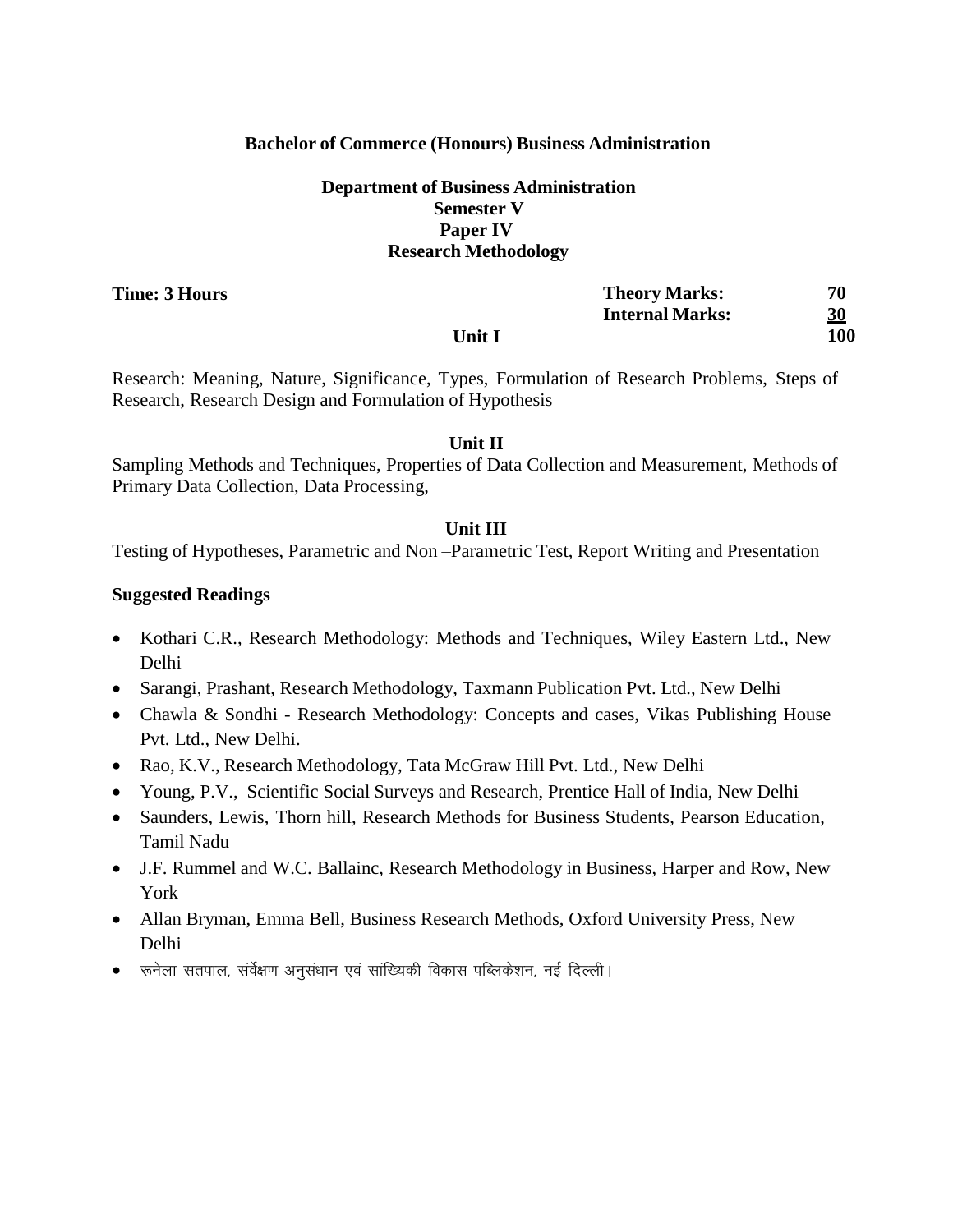## **Bachelor of Commerce (Honours) Business Administration Department of Business Administration Semester VI Paper I Industrial Laws**

**Time: 3 Hours**

| <b>Theory Marks:</b>   | 70         |
|------------------------|------------|
| <b>Internal Marks:</b> | <u>30</u>  |
|                        | <b>100</b> |

## **Unit-I**

TheIndustrialDisputesAct:1947.

## **Unit-II**

The Payment of Bonus Act: 1965, Workman's Compensation Act: 1923

## **Unit-III**

Employee State Insurance Act: 1948,

Provident Fund and Miscellaneous ProvisionsAct: 1952.

- 1. Somani, Mishra, Industrial and Labour Law, Ramesh Book Depot, Jaipur.
- 2. Padhi P.K., Labour and Industrial Laws, Prentice Hall of India, New Delhi.
- 3. Nolakha R.L., Industrial Relations and Social Security, Ramesh Book Depot, Jaipur.
- 4. Nolakha R.L, Industrial Law and Industrial Relations, Ramesh Book Depot, Jaipur.
- 5. Saharay H.K., Labour and Industrial Law, Lexis Nexis, New York
- $6.$  शर्मा, सक्सेना, पोरवाल, ओद्योगिक सन्नियम, रमेश बुक डिपो, जयपुर।
- $7.$  कूमावत, ओद्योगिक सन्नियम, साहित्य भवन, आगरा ।
- 8. नौलखा आर.एल. ओद्योगिक सन्नियम, रमेश बुक डिपो, जयपुर।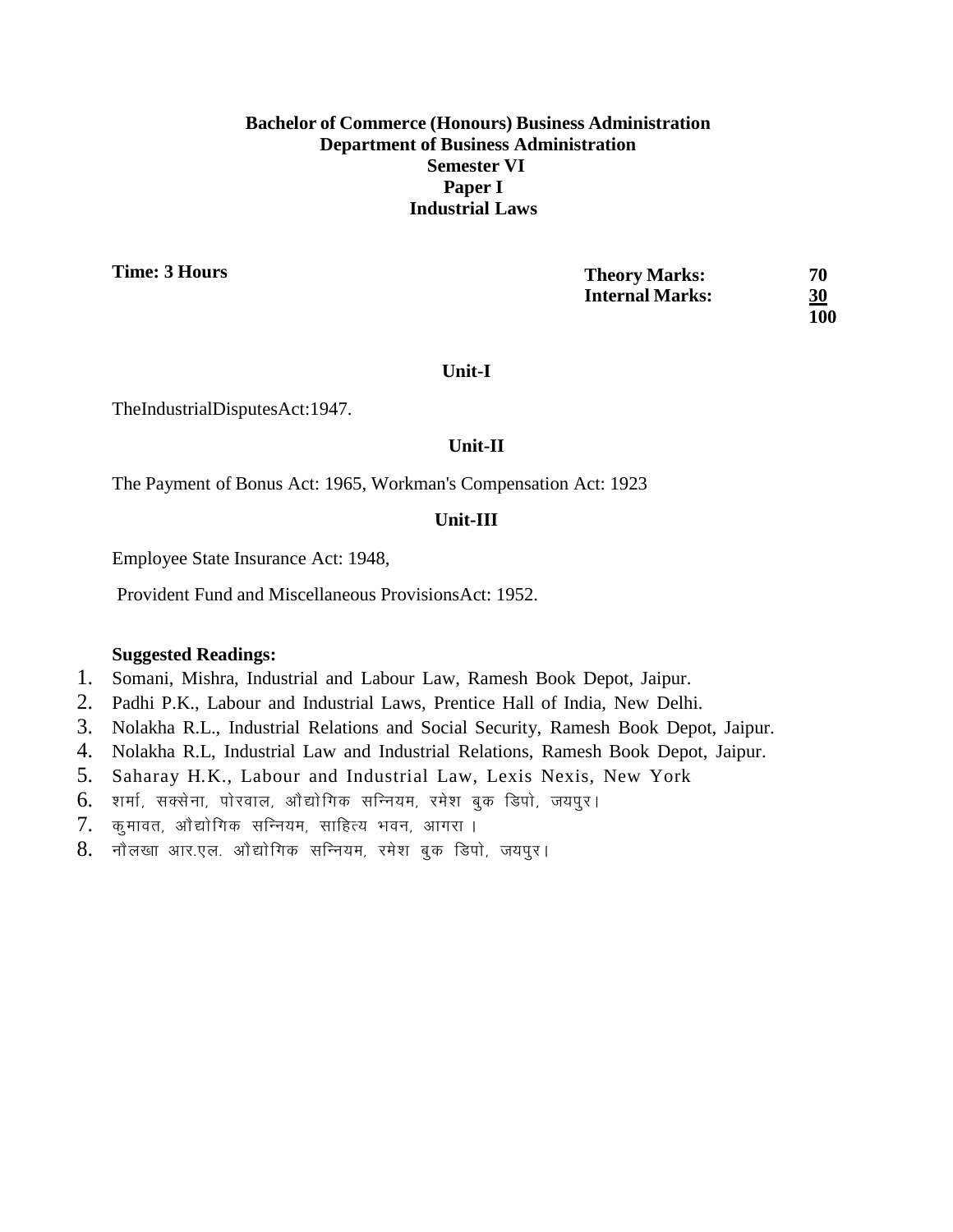# **Bachelor of Commerce (Honours) Business Administration Department of Business Administration Semester VI Paper II**

Production & Material Management

Time: 3 Hours

|                                     | <b>Theory Marks:</b>   | 70         |
|-------------------------------------|------------------------|------------|
|                                     | <b>Internal Marks:</b> | <u>30</u>  |
| $\mathbf{I}\mathbf{Init}\mathbf{I}$ |                        | <b>100</b> |

**Unit-I**

Nature and Scope of Production Management,. Functions of Production and Material Management, Types of Production Systems,

## **Unit-II**

Product Design and Development, Work-Study, Method Study,Work Measurement, Work Sampling, Work Environment and Safety,

## **Unit-III**

An overview of Material Management,

Material Planning and Inventory Control, Inventory Control techniques, Store Management, Safety Management.

### **Books Recommended:**

- Buffa, E.S.- Modern Production and Operations Management, John Willey & amp; Sons, U.K.
- Buffa & amp; Sarin- Modern Production & amp; Operations Management, John Willey & amp;

Sons, U.K.

- Chunawalla, Patel- Production and Operations Management, Himalaya PublicationHouse, India
- Everett & Adam- Production and Operations Management, Prentice Hall, CornellUniversity.
- Goel & Gupta- Production Management, Pragati Prakashan, India.6 Jain, J.- Industrial Management, Kitab Mahal; Allahabad
- Kandelwal, Production & amp; Operation Management, Ajmera Book Company, Jaipur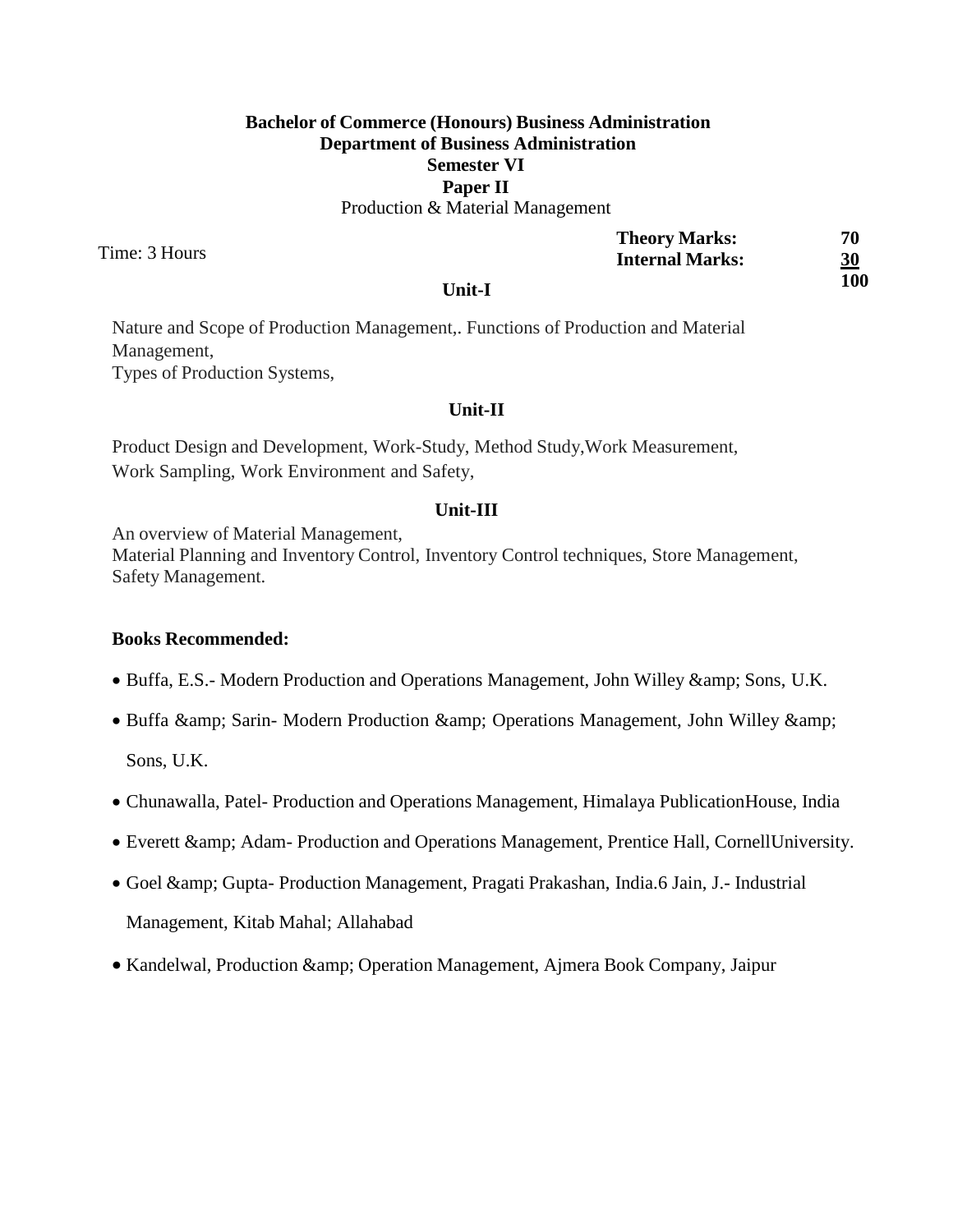## **Bachelor of Commerce (Honours) Business Administration**

### **Department of Business Administration**

## **Semester VI Paper III**

### **Marketing Communication and Advertising Management**

**Time: 3 Hours**

| <b>Theory Marks:</b>   | 70         |
|------------------------|------------|
| <b>Internal Marks:</b> | 30         |
|                        | <b>100</b> |

#### **Unit- I**

Integrated Marketing Communication (IMC); Concept, elements of IMC, Process, Evaluation of IMC, Communication Response models, Advertising and strategic marketing planning , Advertising planning process, advertising agency; types, functions , structures, agency-client relationship.

## **Unit II**

Creativity in Advertising; Creative thinking , process, creative theory, advertising copy components, advertising appeals and styles, media decisions; media planning, types, features, suitability, scheduling, trends in challenges in media decisions.

### **Unit III**

Advertising budget ; methods and implications, evaluating advertising effectiveness, methods, advertising research, contemporary issues in advertising.

### **Books Recommended:**

- 1. Aaker, David, et.al., Advertising Management, Prentice Hall of India, New Delhi
- 2. Gupta, Ruchi, Advertising Principles and Practice, S. Chand & Company Pvt. Ltd, New Delhi
- 3. Norris, James S., Advertising, Prentice Hall of India, New Delhi
- 4. Still, Richard R.,Cundiff Edward W. Sales Management & Govoni Norman, A.P., Prentice Hall of India, New Delhi
- 5. Mishra, Sales Promotion and Advertising Management, Himalaya Publishing House, New Delhi.
- 6. Chunawalla, S.A., Sethia, K.C., Foundations of Advertising- Theory & Practices, Himalaya Publishing House, New Delhi
- 7. Agarwal P.K, Advertising & Sales Promotion, Pragati Prakashan, Meerut
- 8. Sharma, Kavita, Advertising: Planning and Decision Making, Taxmann Publications Pvt. Ltd., New Delhi
- $9.$  सारस्वत, रित्, विज्ञापन और उपभोक्ता व्यवहार, गौरांश पब्लिकेशन, अजमेर
- $10.$  हटवाल, एकेश्वर प्रसाद, विज्ञापन कला, राजस्थान हिन्दी अकादमी, जयपुर